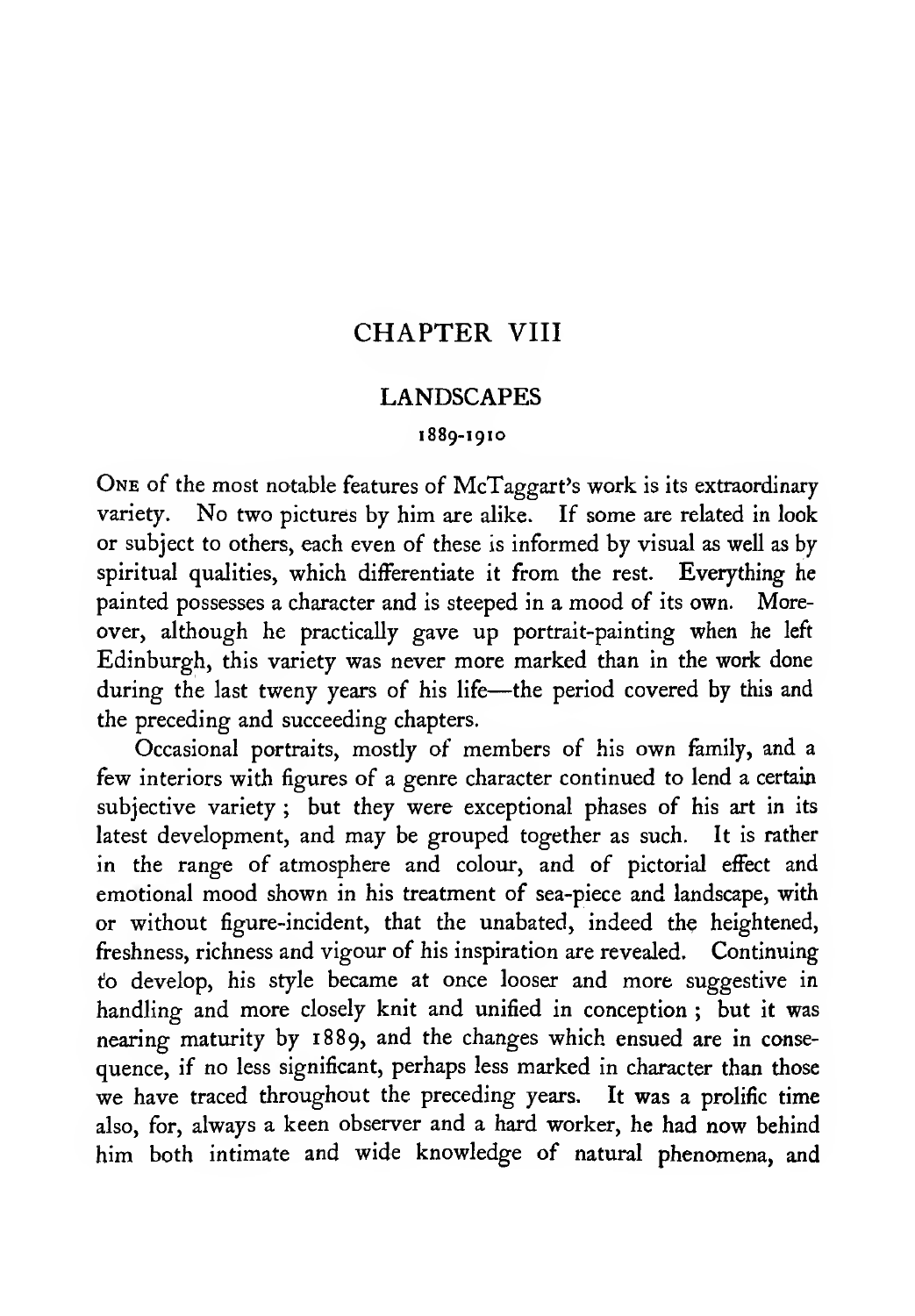

THE WIND AMONG THE GRASS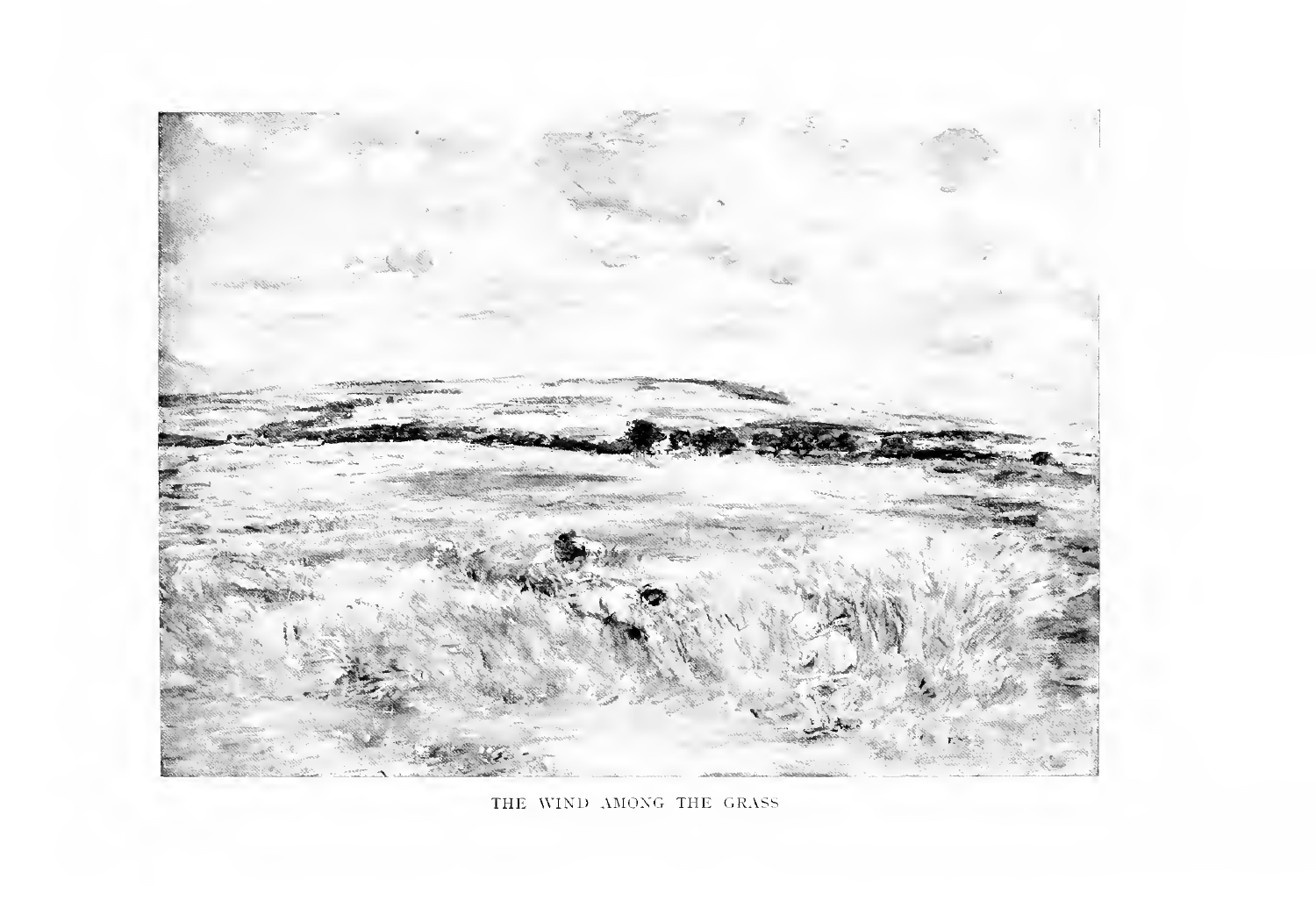### LANDSCAPES 145

unhesitating command of a technique grown to be extraordinarily swift and expressive. The pictures of these late years are thus at once more numerous and more varied than those painted in any earlier period of similar length. Many of them are also much larger than anything he had previously done. Some indication of the order of their production and of the characteristics of those painted in the successive years has already been given. Here, on the other hand, it is the intention to choose and group together some of the most typical to illustrate, not only his variety, but a few of the most clearly marked phases in his profound gift for the interpretation of life and nature.

#### IN THE COUNTRY

Devoting himself almost as much to landscapes as to pictures of the sea, the interest of McTaggart's latest work is divided almost equally between the two. Now that he lived in the country, the vital passion for nature's beauty, which had shone so brightly in his sea-pieces during the eighties, turned more to landscape than it had in the more recent past. So, painted with all the power and subtilty of his mature style, his sun-kissed and shadow-dappled Lothian landscapes are no less lovely than his shining and wind-caressed Western seas. Into them also he wove, with true poetic feeling and fine pictorial result, strands of human sentiment—country people at work, rustic lovers, children at play.

The whole round of the rural year is depicted in his later landscapes. The seasons pass across them : spring, with its reawakening stir and hopeful anticipation ; summer, with its full life reaching forward to maturity ; autumn, with its crowning harvest and its falling leaves ; winter, with its bare woodlands and its snow-shrouded fields. And of each season he caught the look and the feel—the incidence and varying intensity of the lighting, the prevailing tone and tint of the atmosphere, the keenness or warmth of the air, the motion or stillness of the clouds, the characteristic and seasonal colour of soil and crops, of grass and trees.

He was not, however, a painter of rural life and toil in the sense that Millet was. To both man and nature was <sup>a</sup> cosmic unity ; but while with Millet man, struggling, toiling and winning his bread by the sweat of his brow, pervades the ensemble in tragic intensity, with McTaggart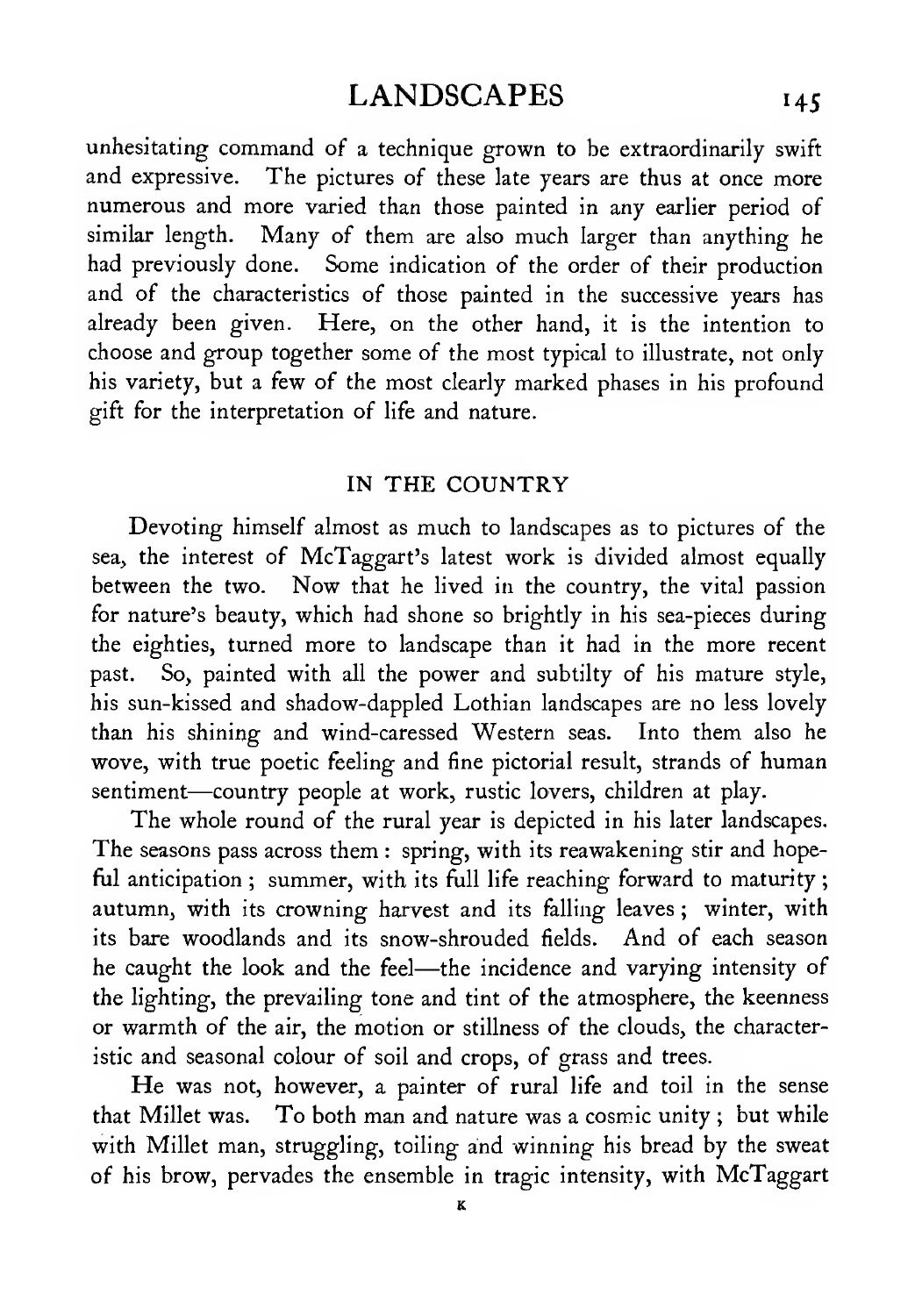rural incident was only a factor, a significant and a beautiful one indeed but still only an element, in the emotional whole. His incidents of haymaking, harvesting or shepherding enrich and mingle with rather than dominate the poetry of earth. Most of all he loved to wreath the beauty of nature with the charm and innocence of childhood.<sup>1</sup> The essential quality of his landscape is its lyric rapture. His pictures join a melody akin to that of Corot and a freshness and sparkle greater than Constable's, to an ecstasy of pure joy unequalled, if not unique, in pictorial art. And joy, as Bergson has written, is a sign of triumph, of something new, created, won.

McTaggart painted reality not as a naturalist noting details and recording stages of development, but as an artist and a poet fascinated by nature's loveliness, and seeing in the changing seasons their broad and deep significance as processes of life. One sunny summer morning, as we sat talking after breakfast in the dining-room in Deanpark, he turned suddenly and, pointing through the open window towards the far end of his garden, where the silver-green of a birch-tree and the yellow-green of an ash rose against the sky, said "Green trees and blue and white skythat's the very essence of summer." And that was the spirit in which he painted all the seasons of the circling year. From each he seemed to distil the elements which form its essence, and using them symbolically, as it were, rather than merely transcribing them, though the truth of his rendering of natural effect is one of the great charms of his art, revealed in his pictures in purely pictorial terms the very spirit which gives every time of the year its own peculiar significance and charm.

#### SPRING

"'Tis a touch of a fairy hand, that wakes the Spring of the Northern Land"

If spring comes slowly in the north, its very tardiness adds to its witchery. The whin maybe in full golden bloom in March, and the yellow primroses may be peeping from under their leaves by the middle of April,

'An artist friend, writing to me in <sup>19</sup> 16, says : "Three years ago in Belgium <sup>I</sup> was trying to describe M'Taggart's work to Emile Claus, who did not remember the name. As <sup>I</sup> went on with my verbal picture, he suddenly exclaimed, ' Ah ! C'est lui qui peint les enfants comme des fleurs.'"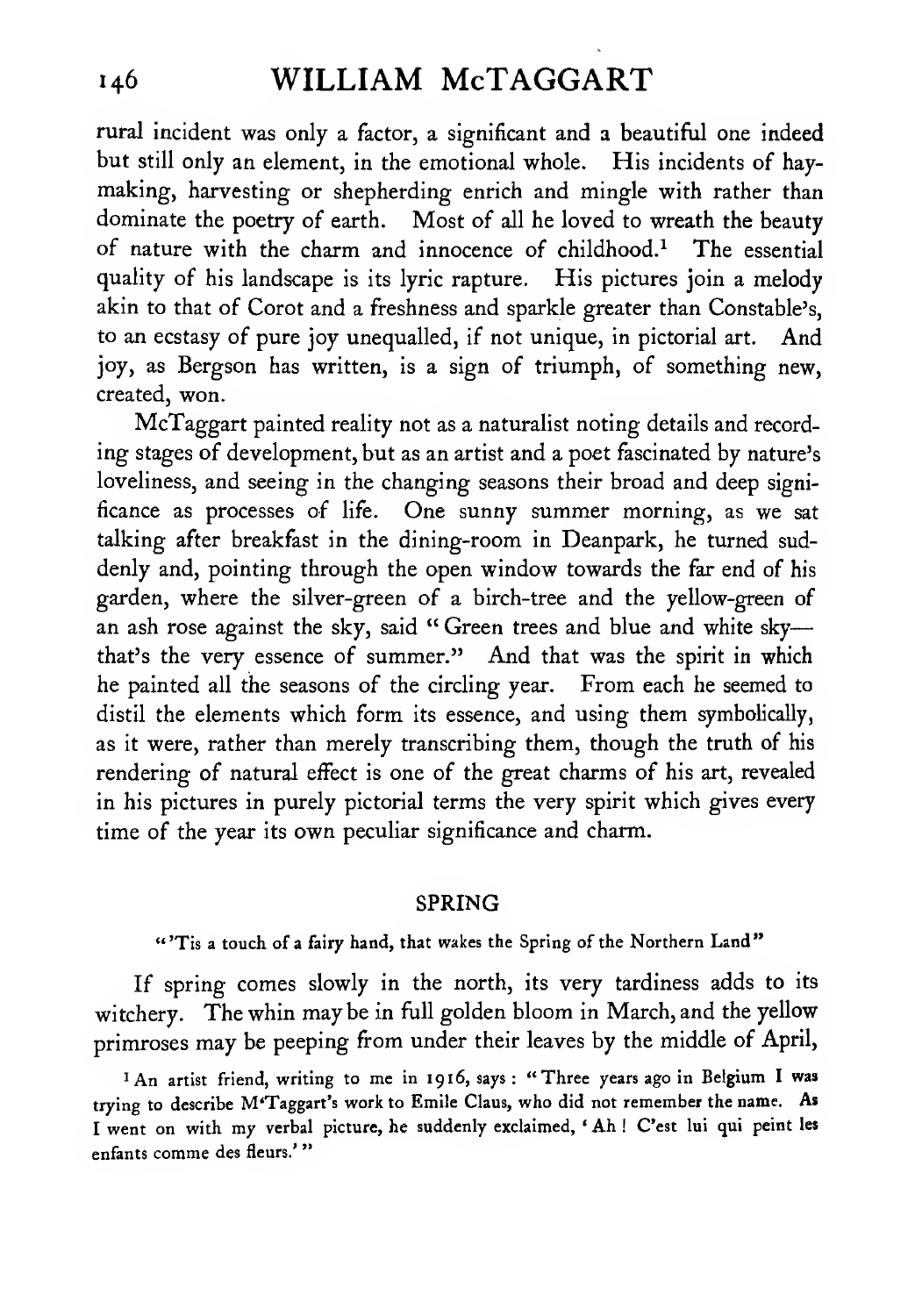but it is often nearly May before the catkins burst into green, and it is almost always June ere the white hawthorn blossoms. Yet the very length of the winter increases the joys of anticipation, and the tiniest signs of spring are looked for and welcomed the more eagerly. Often in the drawings done in the dell at Carnoustie at the end of Aprils between 1872 and 1885, McTaggart had painted the thrill of budding life showing in sap-coloured leafless boughs or in the soft green gossamer thrown over them by slowly opening leaves, in the more vivid green of young grass spears piercing their way through the blanched blades of older growth, in the golden blaze of whins in bloom or in the rare touches of pale yellow which mark the blossoming of the primroses, sought for so joyfully by children, themselves the embodiment of all the charm of spring. Nothing he did later is fuller of the promise of that season, more glamoured with its fairy touch. Still in the softer and more richly wooded neighbourhood of Broomieknowe he painted other pictures of the spring which are no less exquisite. Probably the most important of these was  $\sqrt{\ }$ The Uncertain Glory of an April day' (1897). Beneath a clump of trees, which, just breaking into vivid green, throw wavering shadows interspersed with sunny blinks upon them, a group of country children play in a sandy roadway which, bordering an unfenced field of bright green winter wheat, leads the eye towards the middle distance, where from amongst trees cottage roofs peep out. Farther off a rolling distance of cultivated hill side lies under an uncertain but brilliant sky, whose soaring white clouds, gleaming bright against the clear rain-washed blue, shine through the thin leafage and the traceried boughs of the tall foreground trees. Delightful though it is, that is not, however, the most beautiful of his spring scenes. To name no more, 'The Blackbird's Nest' (1890) is more exquisite both in idea and execution, the 'Blythe May Day' (1900) more brilliant and beautiful in lighting, the 'Carrington Mill' (1894) more lovely and lustrous in colour. The first indeed imprisons more perhaps of the spirit of spring than anything he ever painted, except it be a little panel, 'The Hewan, Springtime,' which seems to have been a project for a larger picture never carried out. Standing upon the Hewan, where a lovely group of children recline in the pallid sunshine, the lower part of Hawthornden lies at one's feet. Past an old ash tree, whose jagged topmost boughs, beginning to bud green, occupy the right of the picture, the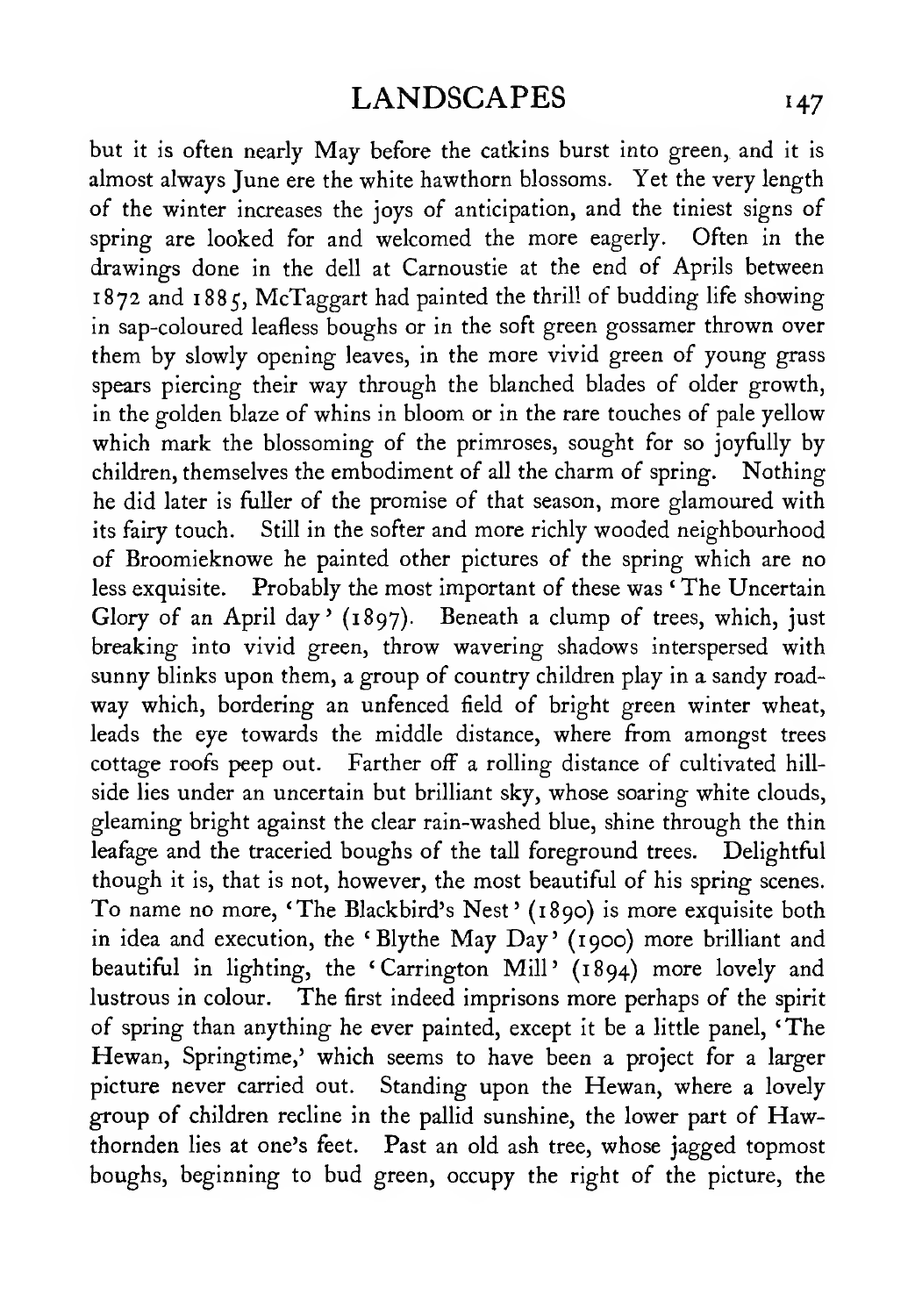silvery stream is seen running straight towards us. Still leafless trees, delicate purple and grey flushed with faint brown tints, divide its shining from the bright spring meadows and fields on either side ; and the whole landscape is pervaded by a clear yet soft radiance, which, falling from a slightly veiled sky, suggests very perfectly, with the tender but glittering colour of the whole, the awakening of the year. Painted on the hedge-fringed pathway by which the Hewan is approached from Polton, 'The Blackbird's Nest' (1890) is as restricted in prospect as the other is expansive. The children in the foreground, twittering like birds themselves over the nest they have found and carried to the centre of the mellow-coloured and half-shadowed sandy lane, are delightftil in their fresh beauty and gleeful spontaneity, but quite as charming is the glimpse of landscape beyond. There the tender green of budding hawthorns rises against an ethereal sky of blue and white, which in its serenity and purity recalls the reverie-compelling calm of early Italian art. Time and again, however, pictures of his are so touched with a sense of the wonder as well as of the beauty of the world, that one feels in them a spirit kindred to that which lives in those of the great primitive masters. Even the quick glad note, as of <sup>a</sup> tripping melody, in the ' Blythe May Day (1900) has something of this quiet witchery behind its radiant charm. Yet here it is rather the joyousness of the merry barefoot girls, who, out gathering primroses upon the green links, are crossing a wimpling golden brown burn in the morning sunshine, which fills the delicate blue sky and sparkles brightly upon the glimpse of distant blue sea, that one recalls. Without figures to enhance its significance, the 'Carrington Mill' (1894) is also steeped in the blithe spirit of May. The thin screen of trees, through which the old mill building shows, and the stream below, which passes right across the foreground, are quite ordinary, and the design possesses no special distinction. But, gliding from golden amber to ruddy brown and exquisitely transparent in its soft flowing, the shallow streamlet gurgles gently in its clean stony bed, and the trees raise their lustrous green leaves, fresh and quivering with life, against the heavenly blue of a translucent sky in which a few feathery white clouds float far away and motionless. It is chiefly this shining brightness of colour, in which wonderful luminosity and clarity are combined with subtle vibration and harmony, that evokes to the imagination by sympathetic suggestion the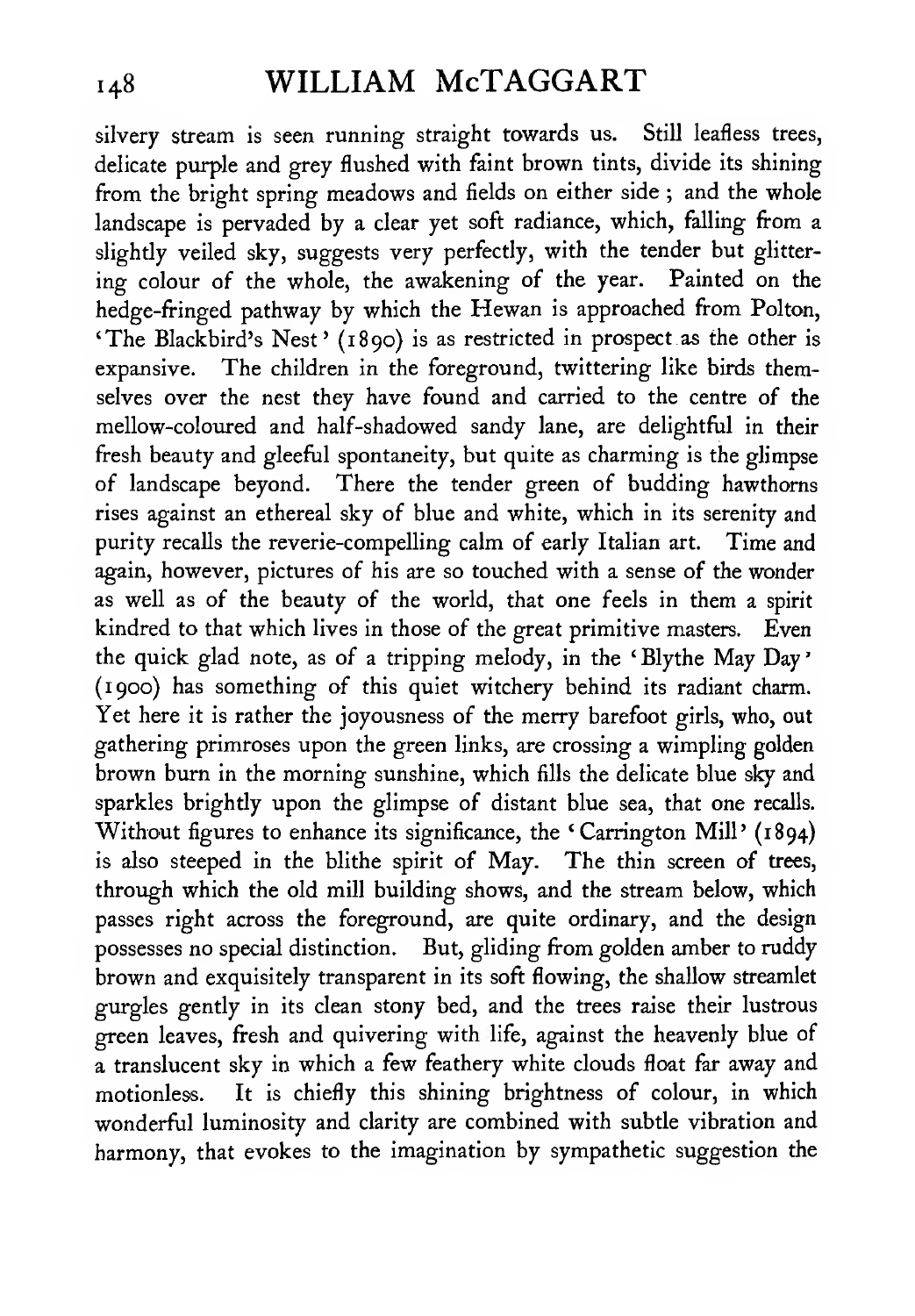

THE blackbird's NEST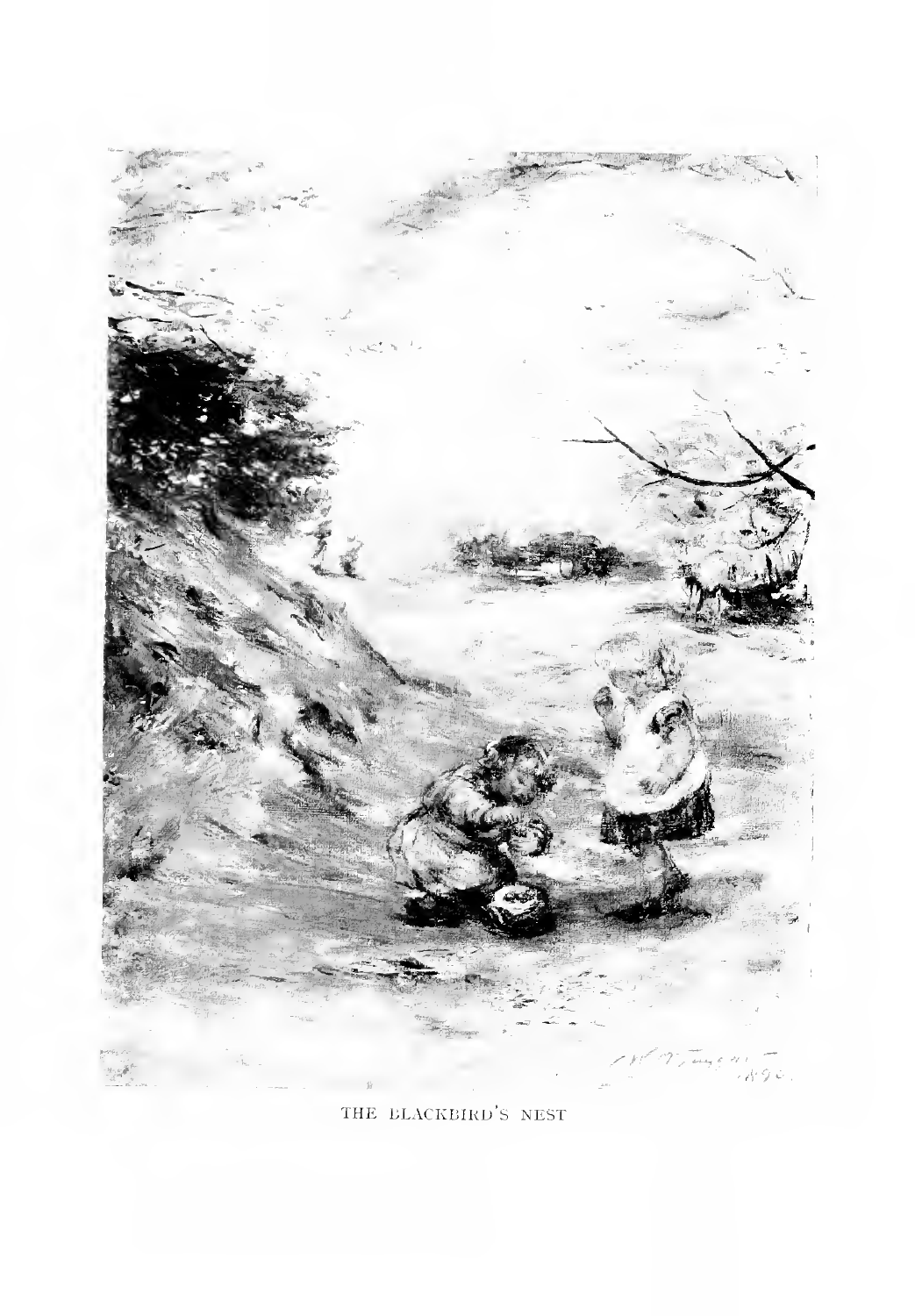### LANDSCAPES 149

very essence of those lovely sunny days in May, which, when they come, are perhaps the loveliest of the whole year in Scotland.

#### SUMMER

#### " Now Simmer blinks on flow'ry braes "

The combination of blue and white and green, which forms the livery of summer, supplied the keynote for McTaggart's landscapes of that season. Preference for the active aspects of life as compared with the static, and love of clear ringing colour harmonised in a high luminous key led him, however, to paint the early summer rather than its prime, when growth seems to have reached its full, when the tints deepen in tone and lose their freshness and variety, when the air becomes hotter and more somnolent. Perhaps also early association with sparsely wooded country gave him a preference for thinly foliaged trees. In any case, he seldom painted the full-leaved deep green woods of mid-summer, and when he did so his rendering was somewhat lacking in that umbrageous quality which is one of their chief charms. But of the early summer, with the freshness of spring still lingering on tree and hedgerow and grass, and with the burns still unshrunken and singing gaily along their bright pebbled courses, he painted many delightful pictures.

A few of the most beautiful are river landscapes. They are never great compositions in either the classic or the romantic manner, however. One might rather describe them as selected bits or passages of landscape with running water. For here, as elsewhere, McTaggart was content to take nature much as he found it, and the rivers he painted were only such minor streams as the Mid-Lothian Esks. Even in their courses, romantic in many parts as they are, he selected episodes, so to speak, rather than striking situations. Yet, by choosing the weather conditions which accentuated their everyday beauty, and through his great gift for the imaginative interpretation of the ordinary, he evoked, from the most simple elements of riverside scenery, pictures of rare beauty and delicate charm.

Such, for example, is 'The Queen's Cradle' (1895-8). Painted at the time when spring merges imperceptibly into summer, it is a fullerfoliaged piece than 'Carrington Mill.' While brilliant sunshine, falling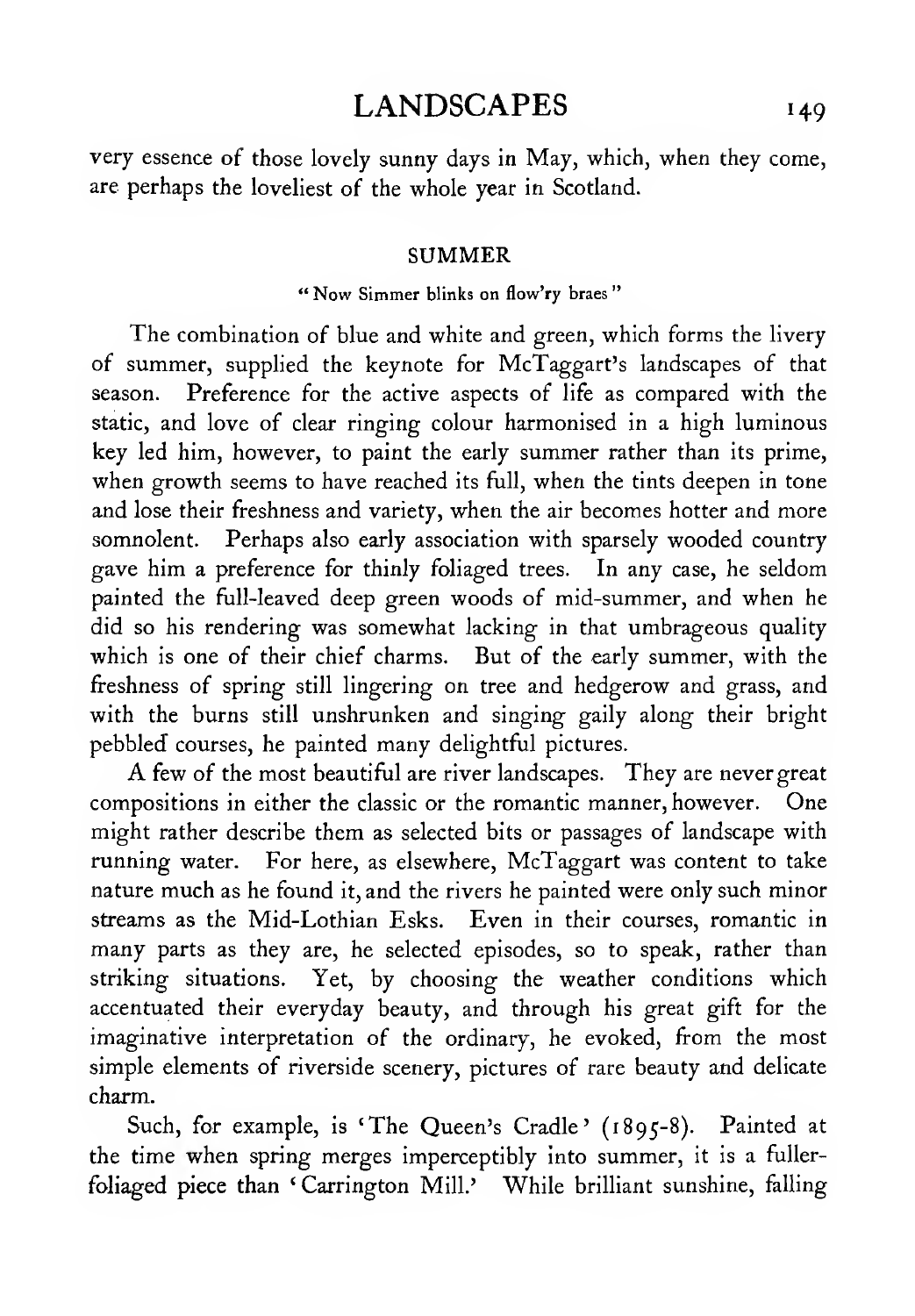across the valley, glitters brightly upon the trees on the farther bank, raising them to a golden green, which in turn is enhanced by the contrast of the cast shadows on the grass beneath, the stream in front glides in transparent shadow. Swaying and gurgling in its swift flowing, the water, brown shot with purple and golden hues and touched by lights from the sky, runs between grey and white pebbled shores, while, halfway over and half up to the knees, two boys with hands interlaced carry a small girl across. The attitudes of the bearers, carefully making sure of their footing, are admirably seized, and the expressions on their happy faces and that of their gleeful little burden, as their heads cluster together, are perfectly delightful. Moreover the flesh colour, glowing in reflected light, forms an essential passage in the pictorial ensemble to which these figures give not only a living touch but a greater beauty.

On the other hand, the subject of ' Hawthornden ' (1890) is rather a river valley than a water-side with its bordering haughs and close fringing trees. It has now gone to Canada, but well <sup>I</sup> remember its sunny charm and vernal beauty, and how the feeling of delighted wonder was awakened by the upturned head of the child who, carried by one of the older girls in the foreground, listens, quite evidently, to a lark singing in the summer sky. Looking from the Hewan, as in the little spring picture already mentioned, past an ash whose now leafy boughs throw wavering purply shadows across the sun splashed tawny path in front, the deep narrow valley, with its glinting stream and its embosoming trees, green with blue shadows, stretches to a far distance of low blue hills under a sunny aerial sky. One of the most beautiful of the little panels gives a slightly different rendering of this theme, and the same landscape, seen in autumn, reappears in the lovely 'Holiday Weather—Hawthornden.'

Another aspect of early summer beauty vivifies those landscapes in which, to the blue and silver of gleaming skies and the many tinted greenness of burgeoning hedgerow and tree, the pure clear gold of the long yellow broom is added. This is the motive of that brilliant rhapsody in colour and light and movement, 'In June when Broom was seen ' (c. 1901), in which nature herself, no less than the children who romp amongst the broom clad knowes, seems carried away by an ecstasy of joy. Less vivid in mood and more defined in form, but little less beautiful, one finds much the same combination of elements in the large upright 'Broom—^A June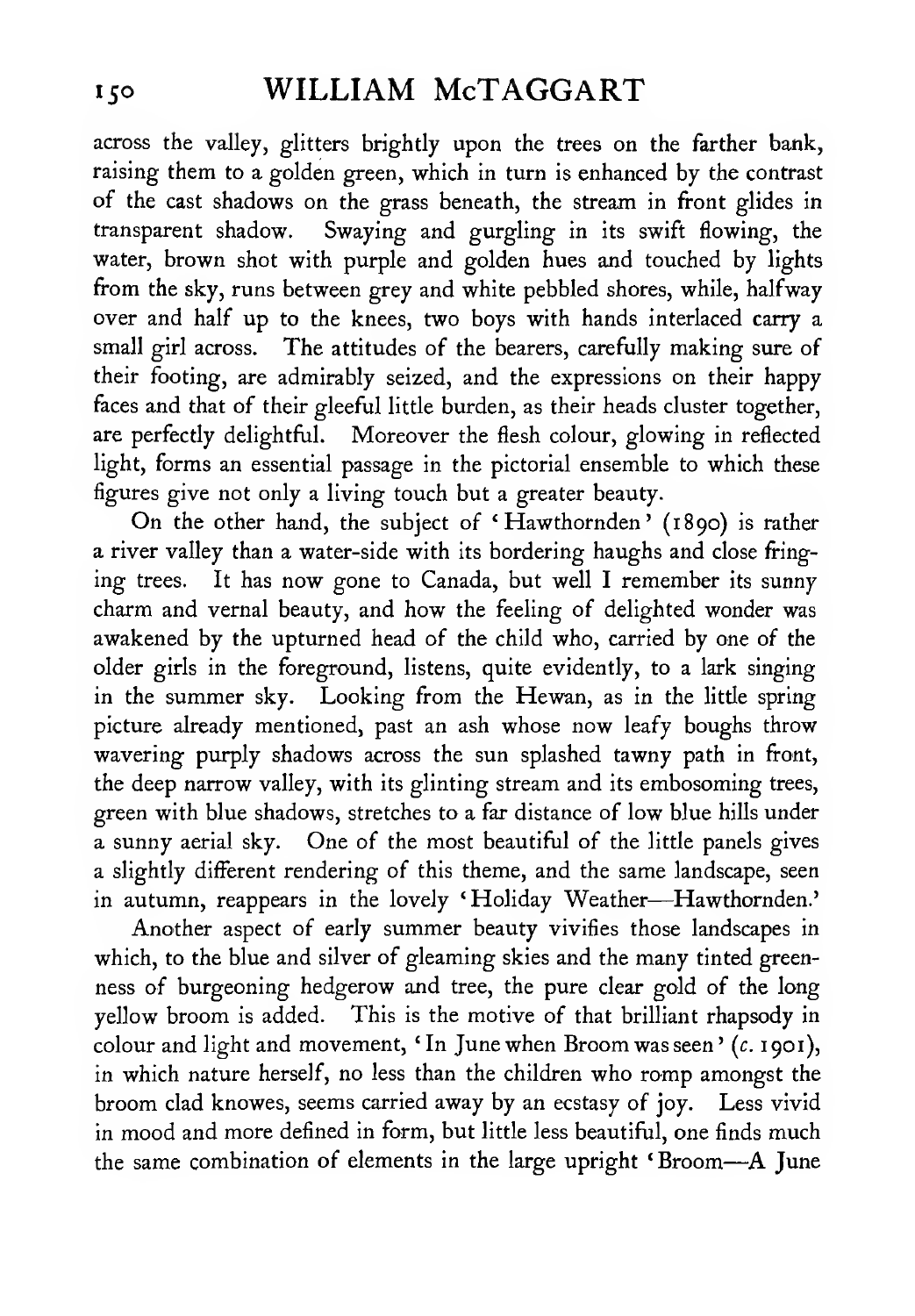Day' (1901), shown for the first time in Mr. Alexander Reid's rooms in 1917.

The pictures of the ripening hay, which he painted with such con summate suggestion, belong rather to July. In such a picture as ' The Wind among the Grass' (c. 1894) the suggestion of the rhythmic nod and ripple of the long grasses, whose myriad heads bloom softly in green or russet, with here and there the flash of the red clover growing between, and the harmony of cool blended colour in landscape and sky are delightful. To use Ruskin's fine phrase "a music to the eyes," they slip into the heart and, blending with the gentle motion of the clouds and the almost imperceptible coming and going of the light, make inarticulate melody there. But, while he loved the beauty of the growing hay, swaying and rustling in the summer breeze, better perhaps than the crop lying in fresh cut green swathes or gathered in sun bleached ricks ready for lifting, he painted some charming pictures of hay-harvesting also. 'Mid-Summer Day' (1889) is one of the most delightful things he ever did. In the warm sunny weather, which half veils in delicate mystery the hilly distance and blends it with the dreamy sky, two children<sup>1</sup> recline upon the nearest coil in <sup>a</sup> field filled with little mound beyond little mound of sweet-smelling hay. Perfect abandon marks their attitudes as they lie there, dark head near fair head in lovely contrast, and the expressions on the charming faces and the relaxed grace of the delightfully rounded limbs and bodies alike convey a wonderful sense of that unpremeditated and naive enjoyment of happy moments which forms one of the great charms of childhood to us who have ourselves passed beyond its touch. Lovely in design, exquisite in colour and beautifully drawn, it is handled with a delightful combination of subtlety and strength, of suggestiveness and realisation, which makes it a peculiarly satisfying picture, and one which returns again and again to one's memory.

Although he painted the full-green landscape of the later summer more rarely, pictures like 'On the Esk' (1891) or 'A Spate on the Esk' (1895) and 'The Fruitseller—Melville Gates' (1890) or 'Summer in the Garden' (1892-05) are steeped in its joyous calm. Wooded river scenes, the former unite a soothing suggestion of the liquid murmur

<sup>1</sup> The models were his daughters Jean and Mysie. The former is the dark-haired girl who appears in so many of his pictures.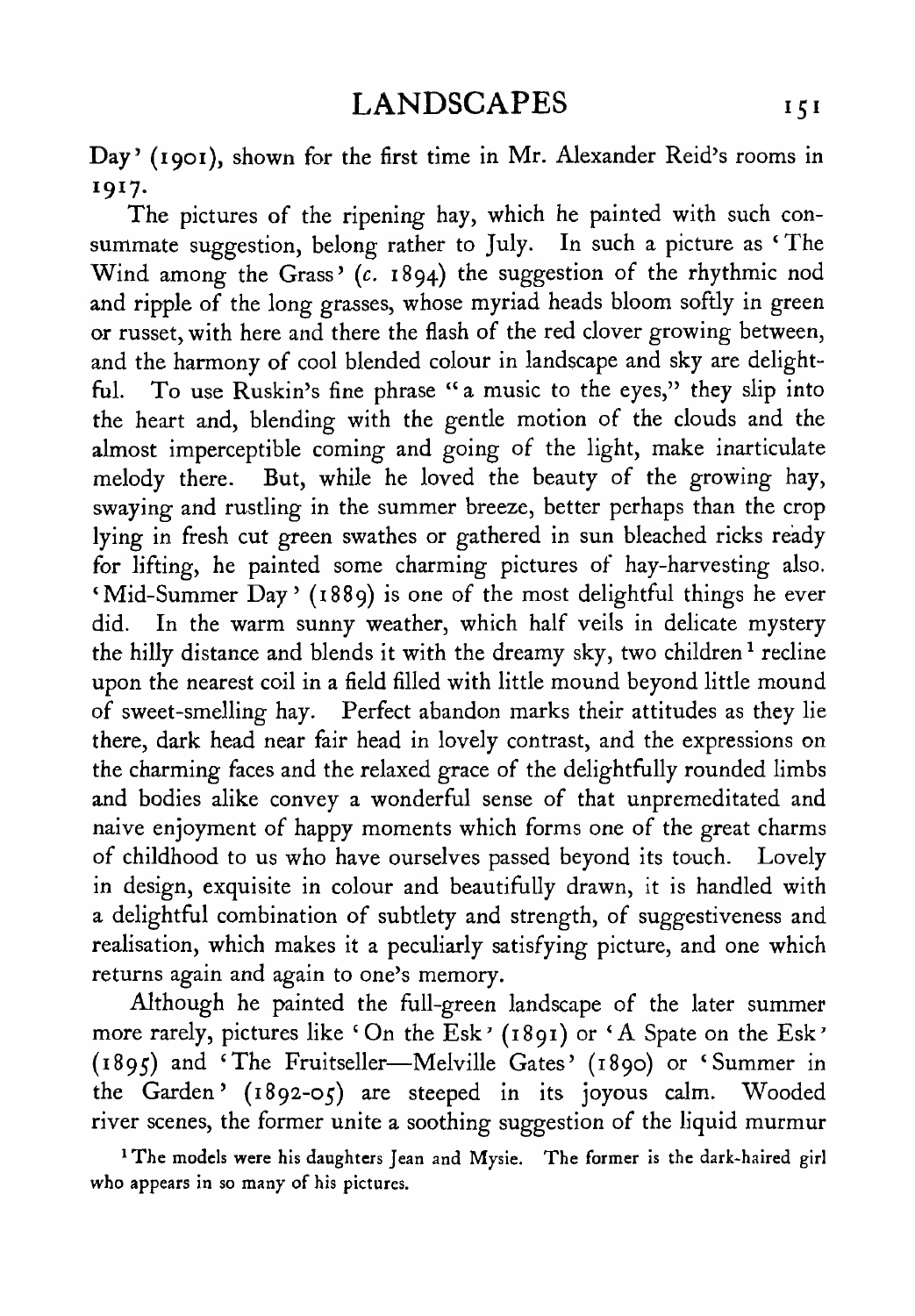of cool running water and of the soft whisper of green leaves, stirring gently in the faint airs which steal down the glens, to the quiet serenity which seems to fall upon the country when, in the hot windless days of August, growth is at its fullest and the birds have ceased to sing. Contrasting with such sequestered and stream cooled nooks, the ' Melville Gates' is an open roadside piece where, below a sky of lovely blue in which white clouds touched with warm light drift, a broad highway lies dusty, but exquisite in its blending of tawny and pink and golden greys, as it curves into the distance between, on one side, high grey walls over hung by trees and, on the other, fresh green braes crowned by dark foliaged trees, through which the blue slate roof and spindle spire of Lasswade Church peep out. The harmony and beauty of this simple landscape is greatly enhanced by the introduction of figures. A fruitseller sits upon the shafts of her barrow, beside the green margin which separates road from footpath, and gathered round her are five delightful rustic children, delightedly absorbed in the important problem of what they would buy if they could. Attractive in itself, this group echoes in its silver whites, clear blues and tender greys, the colouring of the sky, and carrying cool tints through the warmer hues in the lower part of the picture, completes a harmony in which richness and delicacy are so happily united as to suggest the very essence of sunny summer weather. 'Tis summer too in that delightful big sketch, improvised at his studio door, which, quoting <sup>a</sup> favourite author, he used to speak of as ' The Wind on the Heath' (1905). A wide stretch of sandy and grassy lea, with <sup>a</sup> few small trees on its edge, spanned by a great sweep of exquisitely aerial silver and blue sky, it is steeped in more than all the glad freedom and gay spirit which blow, like a living breeze, across the pages of George Borrow.

The radiant and joyous 'Lilies' occupies a rather exceptional place among these landscapes. While McTaggart often painted the prospects seen from the wilder part of the Dean Park garden (sometimes with the actual foreground and sometimes with one adapted from it or invented), and occasionally made <sup>a</sup> picture of the shrubbery bordered lawn and the graceful birch tree, which rises beyond it, ' The Lilies ' is a garden-picture pure and simple, perhaps the only one of the type he ever painted. Yet it is rather in social atmosphere, so to speak, that it differs from the bulk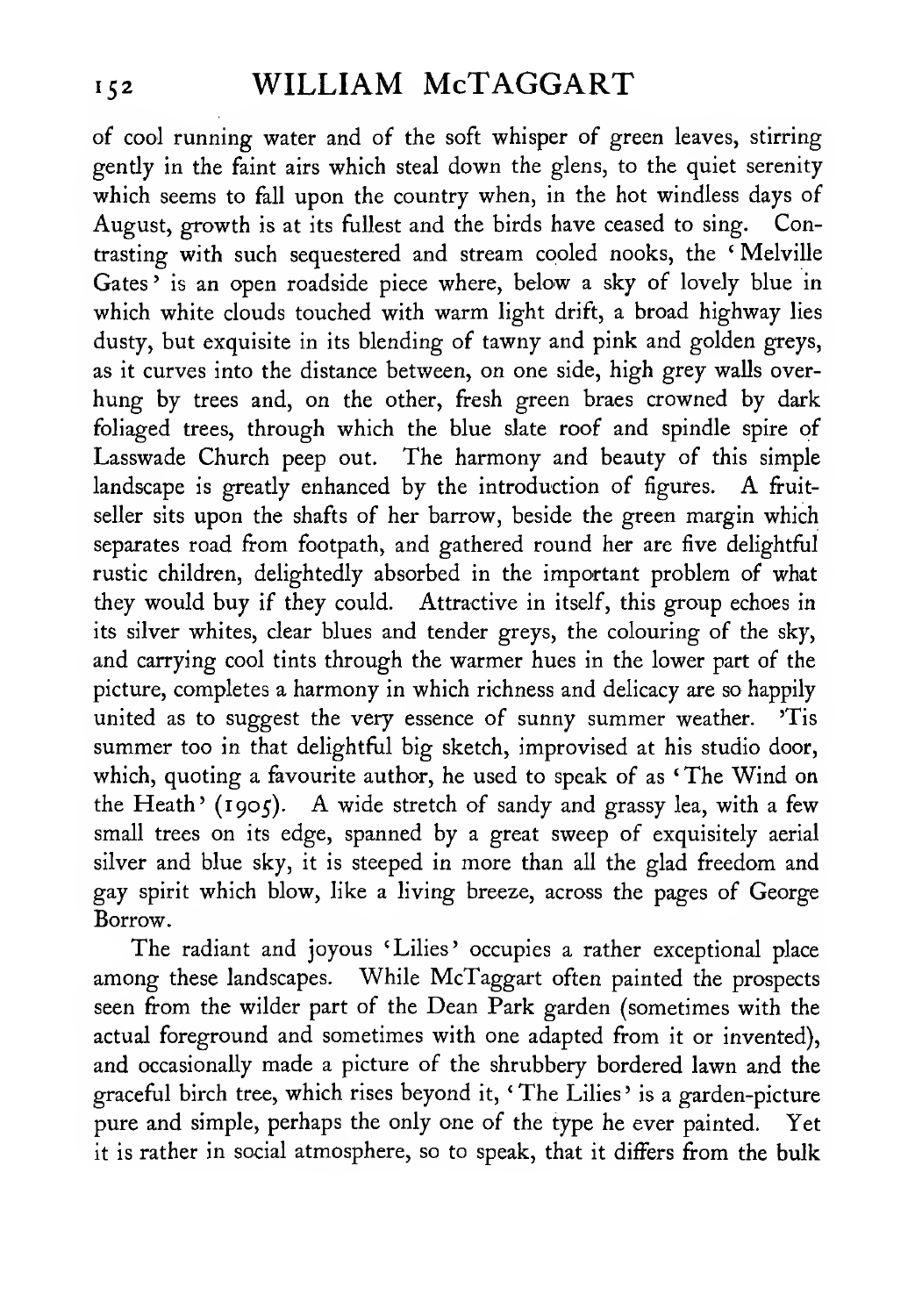

THE LILIES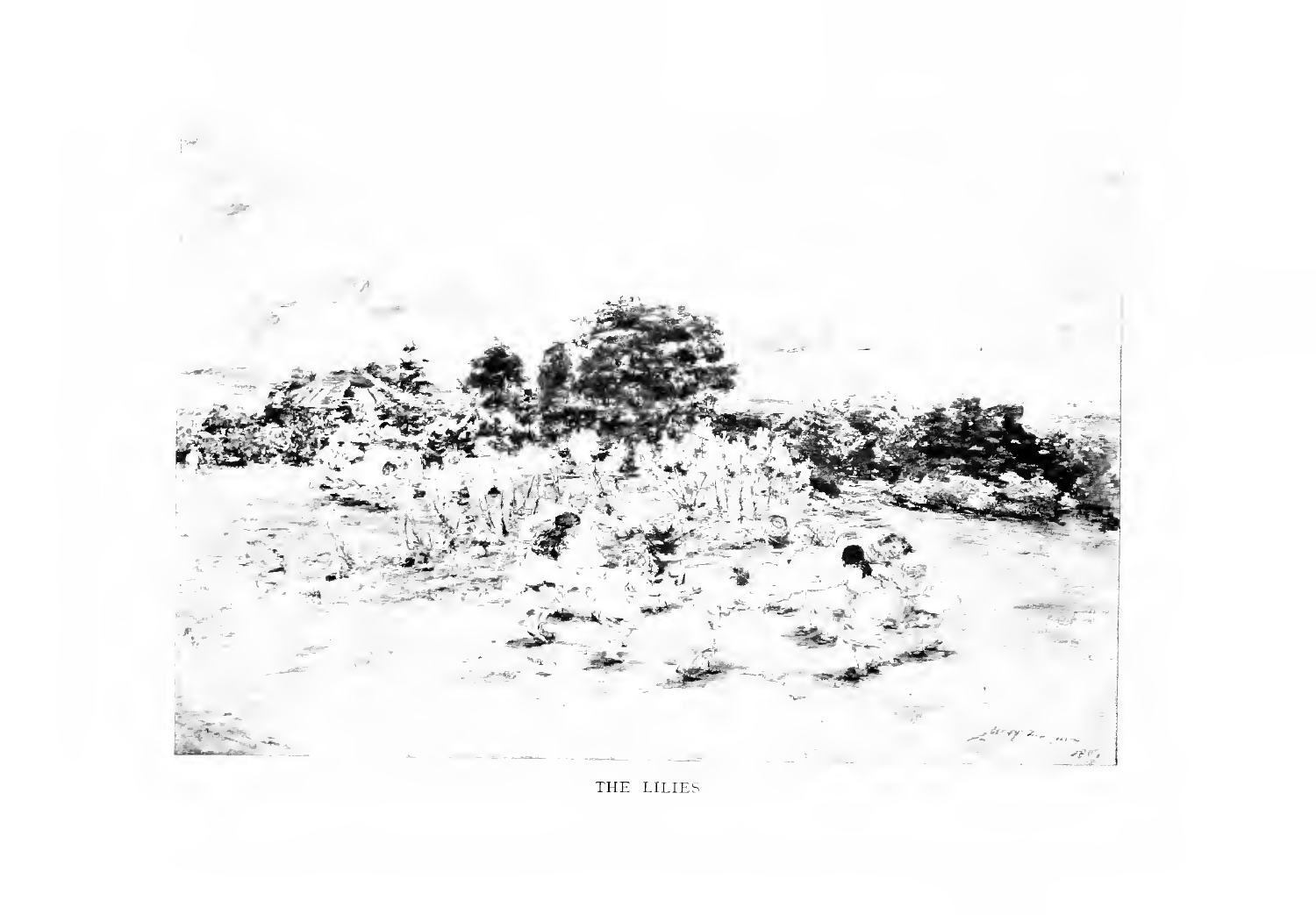of his work. Nearly always he chose rustic or fisher children set in the midst of wild nature. Here, however, we have children of what is called the better class playing amongst trim lawns and cultivated flower-beds. On the broad gravelled walk right in front <sup>a</sup> circle of little girls in light coloured frocks and little boys in blue blazers and white shorts dance " Jing-a-Ring" merrily about two little mites, who stand demurely still in the middle of the whirling fluttering ring, while on the grass beyond the wide border, along which white Madonna lilies stretch in graceful swaying line, another group of rather older children are engrossed in the slower and more balanced, yet scarcely less gay, progressions which mark "See the Robbers passing by." Fringed with shrubs and trees, this sunny and sheltered pleasance seems cut off from the wide free world outside save for the billowy white clouds which, like messengers from afar, drift across the sheeny blue overhead. Yet, dancing in the sunlight with all the abandon of fairies under the midnight moon and in an ecstasy of happiness unknown in "fairy lands forlorn," these prettily dressed children are as much one with nature at heart as any ragged rustic he ever painted. Perhaps indeed to the eye which sees beneath the surface of things, their dainty attire adds to the significance which the artist seems to have had in mind when he selected the first three words of a well-known verse in the Gospel of St. Luke as a sub-title.<sup>1</sup> Still, it is for its simple beauty, rather than for its moral significance, that one admires this picture. A lovely vision of summer crowned with flowers and wreathed with the merriment and beauty of fresh young life, its exquisite colour, lovely clarity of lighting and graceful arabesque of design are a veritable sparkling fountain of delight.

Like several others of his large pictures, 'The Lilies' progressed by stages. A pretty big canvas (40"  $\times$  60"—1895) and a smaller one (20"  $\times$  30" —1896) were completed in the studio before the larger picture (52"  $\times$  80" —1898) was painted right off, figures and all, out-of-doors. The were his own children and some of their friends ; but, though he got them to play now and then to help him visualise his conception, he never asked them to form up and pose specially for him. That, of course, would have been an impossible way of arriving at the vitality of impression which lives so vividly in this exquisite and spontaneous creation.

<sup>1</sup> The full title of the picture is 'The Lilies—" Consider the Lilies. . . "'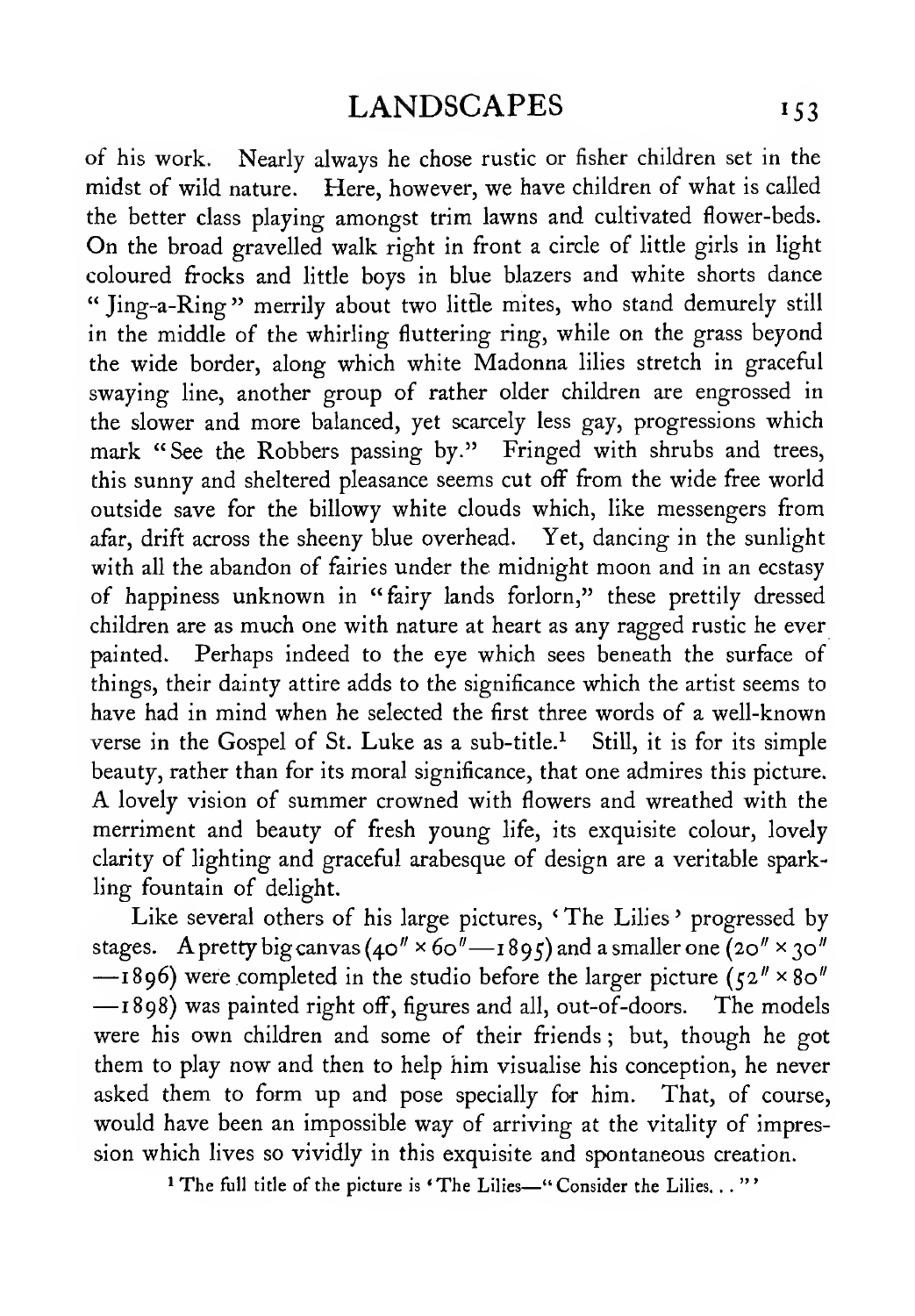#### AUTUMN

#### " 'Twas Autumn and Sunshine arose on the way "

Towards the middle of August a change comes over the landscape of Lowland Scotland. The corn-fields, gradually changing colour in July from a fresh to a duller green, and during the earlier weeks of August from that to yellow, become richly golden. The trees begin to merge their full leaved greenness in more sombre shades, and their rustle begins to take a sharper note. The sunshine loses something of its summer brightness, but glows with an enhanced mellowness touched with gold and falls in more slanting beams upon the landscape. Harvest time has come.

Of all the seasons this was the one that McTaggart loved best. It was at least that which stimulated him most as a landscape-painter. Quietly delightful at all times, the rich cultivated fields and the rolling distance, which he looked on every day from his own garden, are perhaps at their loveliest when the grain is nearly ripe and during the few weeks when it is being harvested. Then the yellow landscape glistens softly in the noonday sun, glows richly golden and russet in the warm afternoon light which throws the lengthening shadows of hedgerow trees across it, becomes glamoured in shining radiance when the light of sunset falls upon it and the harvest moon climbs up over the ridge of the Roman camp and floats a disc of tarnished silver in the still evening air. But memories of the harvest days of his youth in Kintyre influenced McTaggart's whole relationship to the ingathering of the crops. There, at that time, the fields were reaped chiefly by sturdy scythemen, swinging and swaying in rhythmic unison ; the sheaves were bound and set up by the women ; the children carried the meals to the workers in the fields. The whole countryside went to the reaping as to a great festival. If the busiest, it was also the blithest time of all the year. So when, in later life, he came to paint harvest in the Lothians, he, unconsciously perhaps, gave his renderings a sense of the old-time joyful commotion and of that general sharing by old and young alike in the hard glad labour associated with the "hairst," which the advent of the reaping machine, and more especially of the self-binder, has banished from the earth. So far as <sup>I</sup>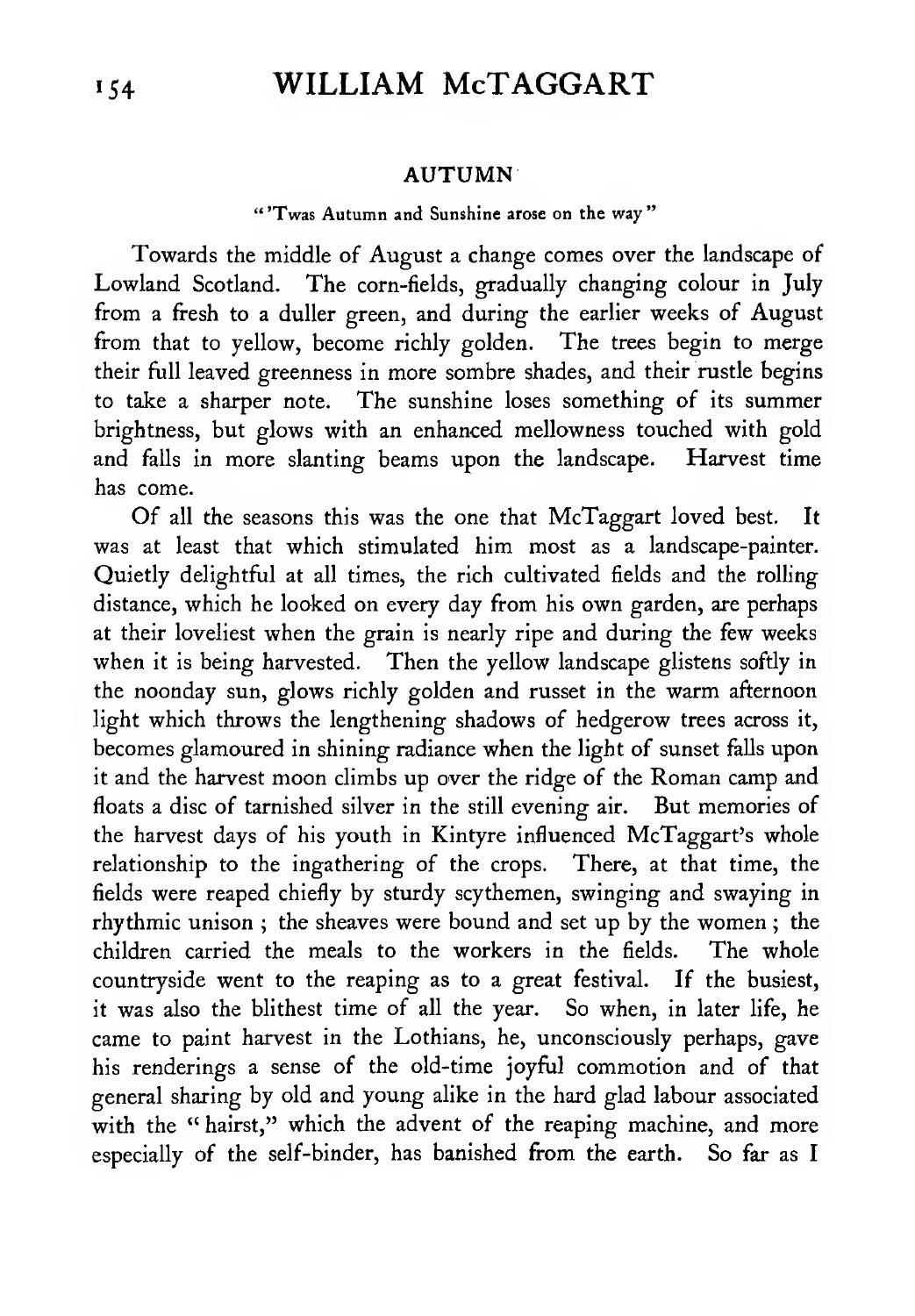can recall, there is not a single reaping machine in any of his pictures, not even in those where the fields are shown pretty well cut.<sup>1</sup> As a rule, however, he painted the standing corn " white unto harvest " or with only the ways opened. These gave the living sense, which belongs to the growing grain or the rich contrast between movement and stillness, that he loved.

Of the cereals he liked best perhaps to paint the " bearded barley." To him it was "the monarch of them all." It is the crop in 'Dora' (1869) and other of his earlier pictures ; but nowhere is it more charmingly rendered than in the big ' Barley-field, Broomieknowe,' painted almost at the close of his career. Very sketchy in treatment, it is difficult to say whether that picture was "finished" or not; but it is a wonderful thing. Fuller in detail and more closely knit in realisation of form, though no more complete in conception, 'Autumn Showers' (1889), having an exceptionally happy design, is more balanced and even more beautiful in a purely pictorial way.

An equally wonderful rendering of the delicate beauty of acres of golden oats shimmering in the sunlight appears in the ' Cornfields ' of 1896. High in tone as it is, soft radiance rather than sparkling bright ness is the keynote of this lovely picture. Beyond the unfenced farm road in the immediate foreground, where children are loitering, the fields, in which towards the middle distance harvesters are at work, spread golden and still to a corn-clad slope beneath a gentle sky of faint warm cloud. Softly gleaming, they lie smooth and unrippled as the unstirred sea on windless days, and yet here and there near at hand the consummate suggestion of a head, with its trembling pendants, gives that feeling of rich yet untroubled complexity which infolds the mind when one looks across the quiet autumn fields and hears their almost inaudible but never quite stilled rustle steal like a whisper through the sun-steeped air.

' September's Silver and Gold ' ( <sup>1</sup> 905) again is an effect of forenoon sunlight veiled rather than sparkling or brilliant. The artist thought that there was a certain kind of cloudy day when the light, diffused by passing through thin clouds, seemed more widespread and even brighter than direct sunshine, and in this picture he has painted that effect triumphantly. Softness blends with brilliance and the sweet clear light falls serene and

' Except in the delightful water-colour which belongs to Mr. Robert Alexander, R.S.A.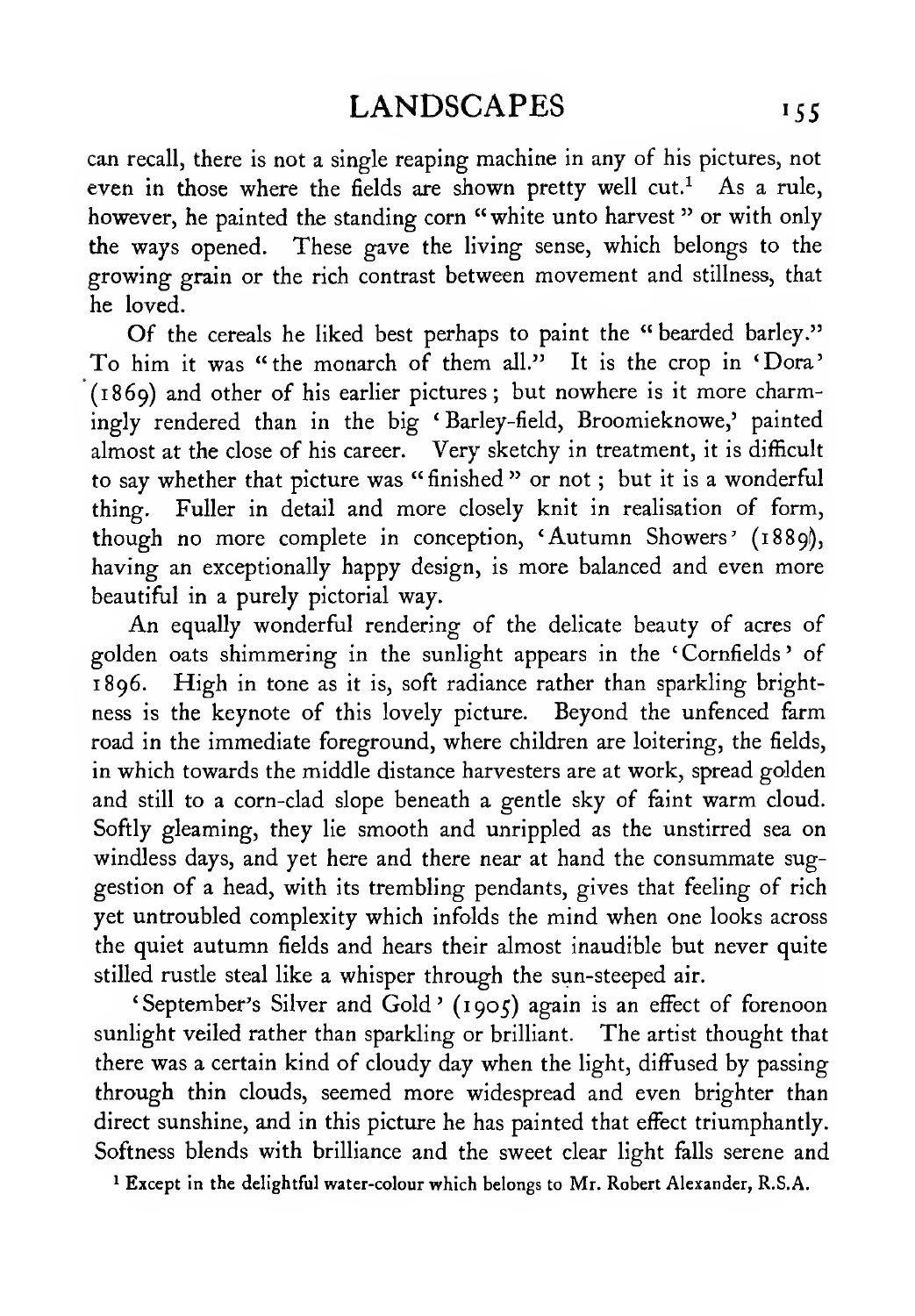unbroken by shadow. Wide, bare and open to the sky, this upland landscape of rough cart-track and open fields and rolling distance is suffused all over and in every corner of its being by a silvery radiance, which weaves cloudy sky and yellow corn and the children who clamber on the old grey wall beside the sandy road into a marvellous harmony of high pitched and delicately patterned silver and gold. McTaggart's great gifts as a colourist and a painter of light, and his wonderful power of evoking beauty from the simplest things, were never more magically successful.

Sandy Dean, where 'September's Silver and Gold' was painted, was always a favourite sketching place of his in autumn. There, amongst others, he painted those delightful middling-sized pictures 'A Wet Harvest-Day' and 'A Sunny Harvest-Day' (1894)—looking down the lane in one and up it in the other—with charming groups of children carry ing the mid-day meal to the fields ; the more important canvases ' Autumn Sunshine' (1890), one of the most sparkling and beautiful of his many vivid renderings of sunlight, and 'Showery Harvest-Day' (1899), in which a bouquet of thin trees separates the shadow-splashed foreground with its merry children from a distance, where sun-gleams alternate with drifting shadows; and, to name no more, the big and glowing 'Soldier's Return' (1898). While each of these has its own special atmosphere, the last differs from most of the others in being an afternoon and not a mid-day effect. Rich and mellow, the sunshine falls across the picture from the right, whence a long leafy bough throws wavering shadows of brown and purple on the bright roadway, from which the sunny corn sweeps to a middle distance, where dark woodlands nestle below the smooth swelling upland, which lies dreamlike under the quivering sheeny sky of wedded white and blue above it. Gazing across these happy fields, a big strong man, roughly dressed and somewhat wild of mien, half sits and half reclines upon the low stone wall which borders the lane in the middle of the foreground. Absorbed in his own thoughts, he is unconscious of the curiosity of the children coming up the road or gathered watching him from below the hedge at the other side of the old gateway near which he sits. He does not even notice that <sup>a</sup> little girl is timidly offering him a flower. Pathetic in its suggestion of unwelcomed homecoming and of the days that are no more, ' The Soldier's Return,'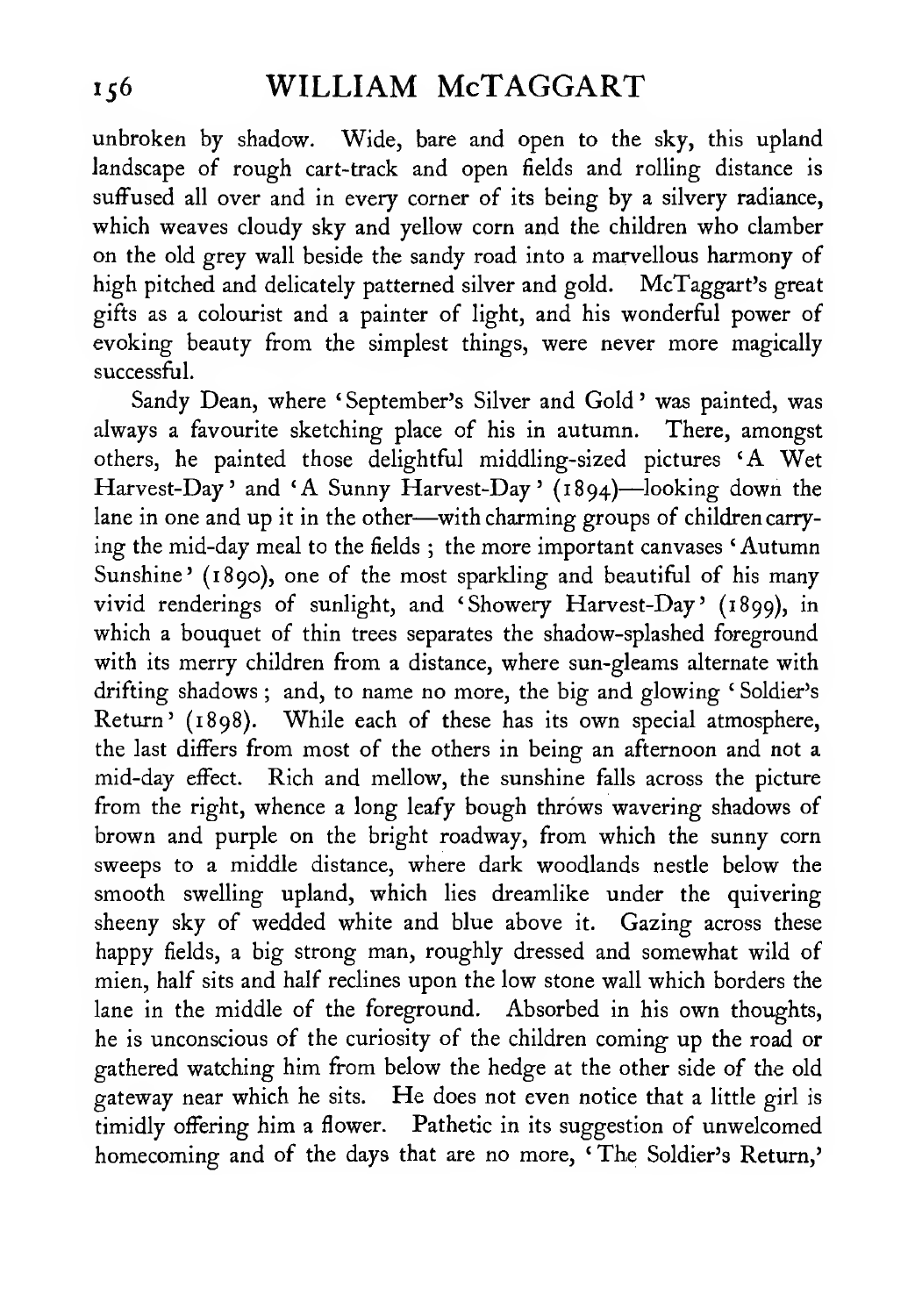

THE HARVEST MOON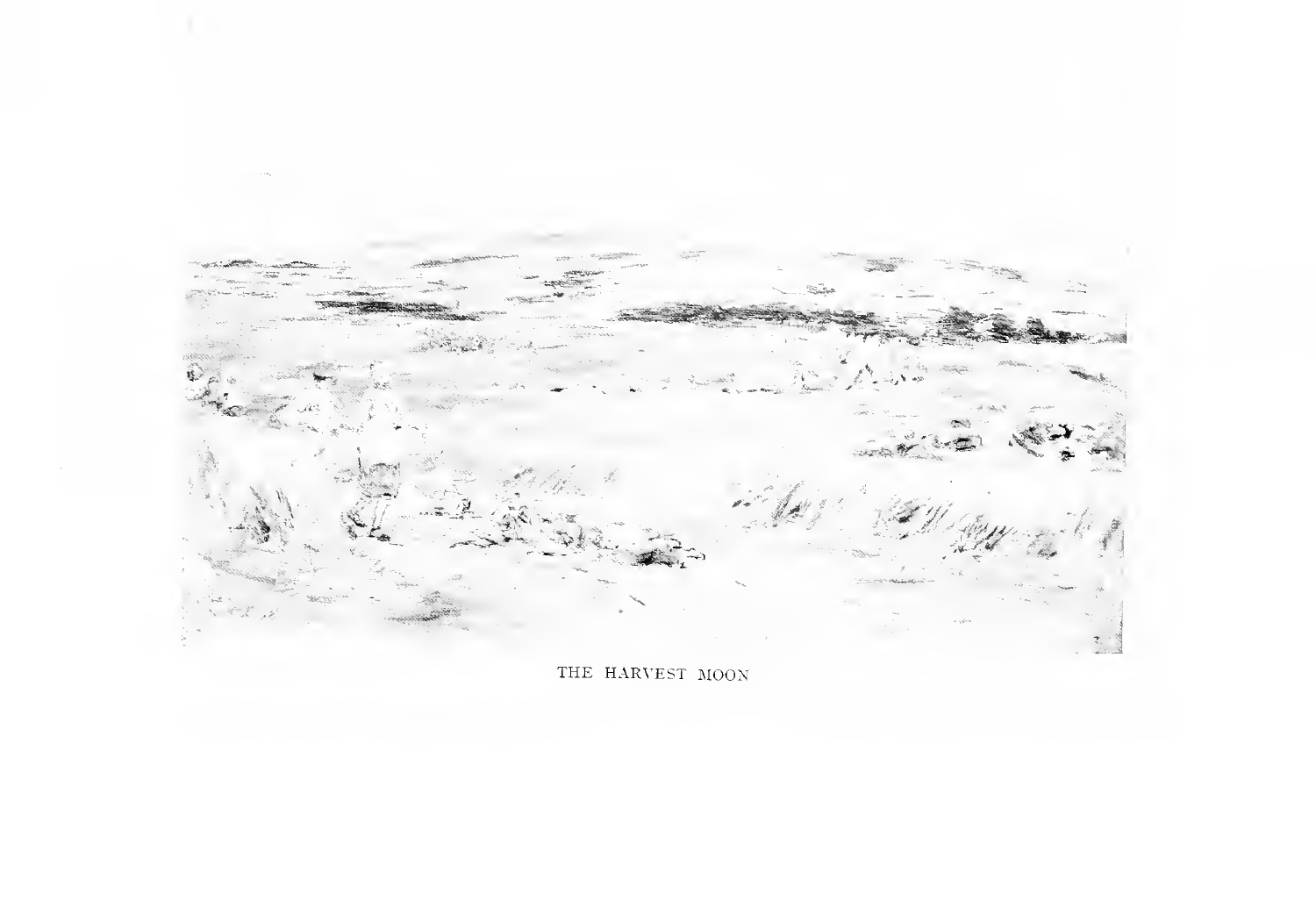like his pictures of Emigration, is redeemed from unavailing sadness and regret, not only by touches of kindness, but by splendid colour, vigorous handling and beauty of design.

Another group of harvest pictures have evening effects for motive. He did not, however, paint the pomp of sundown so much as the effulgence of mellow light, which, on clear calm evenings, gilds the landscape opposite the setting sun with golden radiance. If indescribable in words, the rich and warm yet soft and clear shining of the autumn tinted countryside, suffused in this lambent light, lives and blooms in some of his pictures with a peculiar delicacy, at once vivid and exquisite. Rare in nature, but even rarer in art, this combination of vividness and exquisite ness is the essence of that lovely idyll 'Sunset Glamour' (1894). The sheeny sky, between delicate blue and more delicate green, but shot with hints of purple and orange and gold, in which the moon is rising, and the faint far distance which trembles beneath it ; the nearer fields of shining gold, blended with rose and orange and warm grey ; and the two children lying dreaming in the foreground, red poppies in their hands, are all alike transmuted into something rich and rare by its benign influence. Looking at it, one comes under the spell of a high spiritual beauty, expressed with a skill so subtle that one is not conscious of the means by which it has been evoked. If more potent in colour, more forcible in handling, and larger in design, as becomes its greater size, this also is the charm of 'The Harvest Moon' (c. 1899). Here <sup>a</sup> great corn-filled plain, shining in the sunset glow, lies under a pale sky of greenish gold in which the flushed and glistening moon floats at the full. Yet splendid though that big picture is in colour, and magnificently as it is painted, <sup>I</sup> have sometimes felt that there was in the principal group of figures—<sup>a</sup> rustic lad and lass, hand and hand—<sup>a</sup> touch of sentimentality which, delightful as it is, detracts somewhat from the wonderfully radiant beauty of the whole. Such a fault was rare with McTaggart, however. Nearly always the figure-action in his pictures is extraordinarily simple, direct, and spontaneous. In another evening picture, although the figures are of minor importance, one finds an admirable instance of this. As in the other, the effect in ' The Harvest Moon at Twilight' (1896) is of moonrise in daylight. Somewhat later in the evening, the moon has climbed higher and hangs <sup>a</sup> yellow disc amongst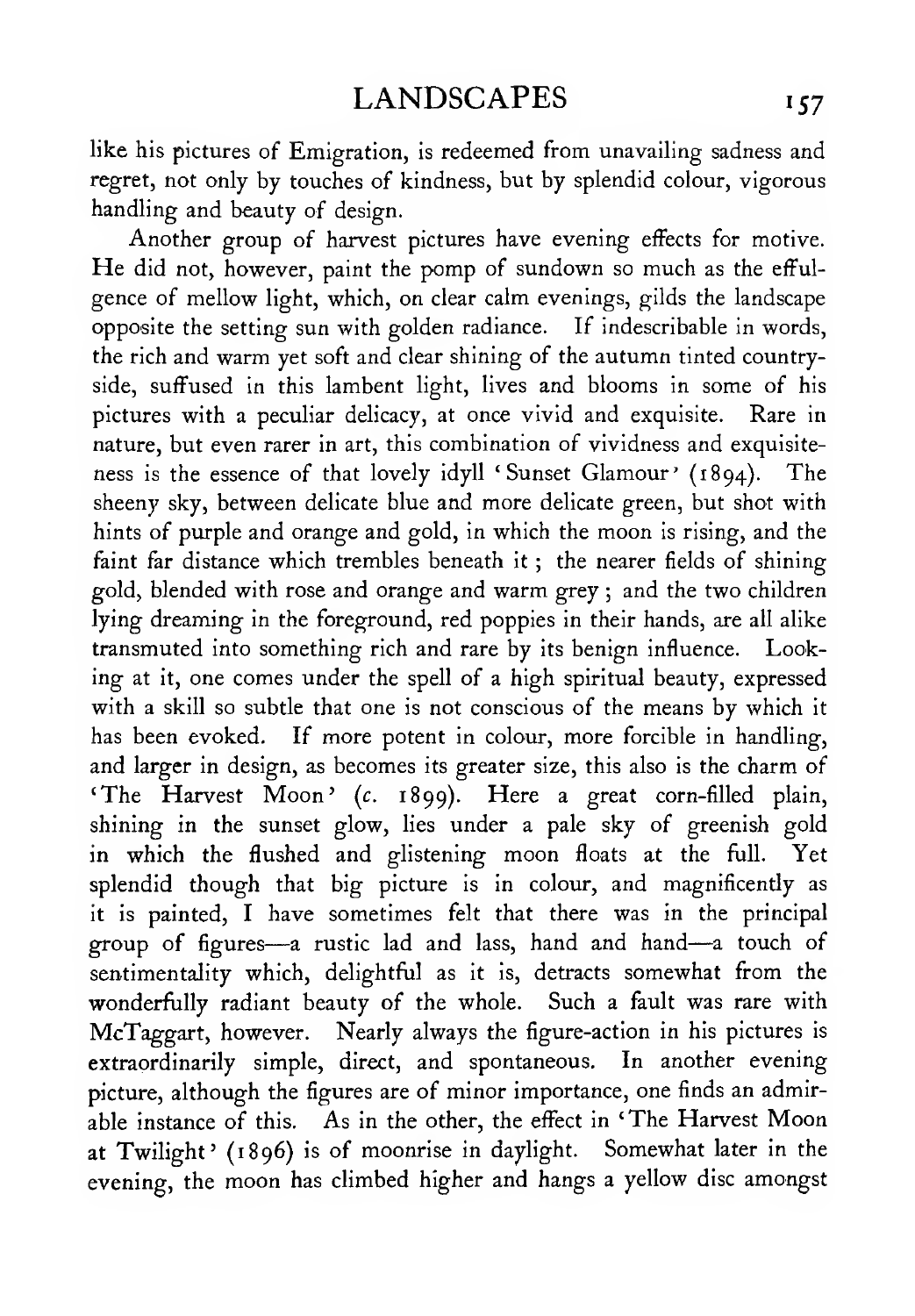clouds, which, slightly influenced by its shining, are as yet more illumined by the soft warm glow cast from the West. Beneath this lovely sky, full of changing colour and quiet movement, and on the nearer side of a little wood which crosses the middle distance, the trees casting mysterious luminous shadows upon one another and upon the ground, a patch of corn fringed with green grass gleams like low-toned gold in the slowly waning light. Seated beside <sup>a</sup> white-haired little lass, upon the foreground knowes, a boy tootles on a whistle with all the absorption and abandon of the "Wee Herd" in "Hamewith." Unnoticed at first in the vesper hush which enfolds earth and sky, these little figures, with their suggestion of life and music, add greatly to the ultimate appeal of a very beautiful picture.

So, from sunny forenoon to shimmering eve and golden moonrise, McTaggart painted the circling hours of the harvest days.

To say that the charm of execution equals the beauty of conception in these pictures is in a way superfluous, for the latter, while it might have existed in the mind of the artist without being expressed, could have no pictorial existence without the former, which thus becomes to some extent the measure of the other. In 'Corn-fields' or 'September's Silver and Gold,' for instance, we find that while the painting gives a very vital suggestion—not imitation—of nature's loveliness, of the colour and light and form and movement which express her life, the actual handling is, at the same time, a delight in itself. The power and brilliance of the brushwork, the subtle and expressive abstraction which gives every touch accent and significance, and the quality and texture of the pigment are not only inseparably associated with the exquisite concord of light and colour and design upon which the emotional impression depends, but arouse high admiration for the intellectual grasp, which informs their technical mastery, and makes it the responsive servant of the pervading idea.

The corn-fields cut and cleared, McTaggart turned next to the wooded roadways and watersides, where the trees, having gradually changed from the living green of summer to the bronze and yellow and scarlet of autumn, were beginning to shed their splendidly coloured but now dying leaves.

One or two of the pictures painted during this transition season are touched by that mingling of sobriety and splendour which forms one of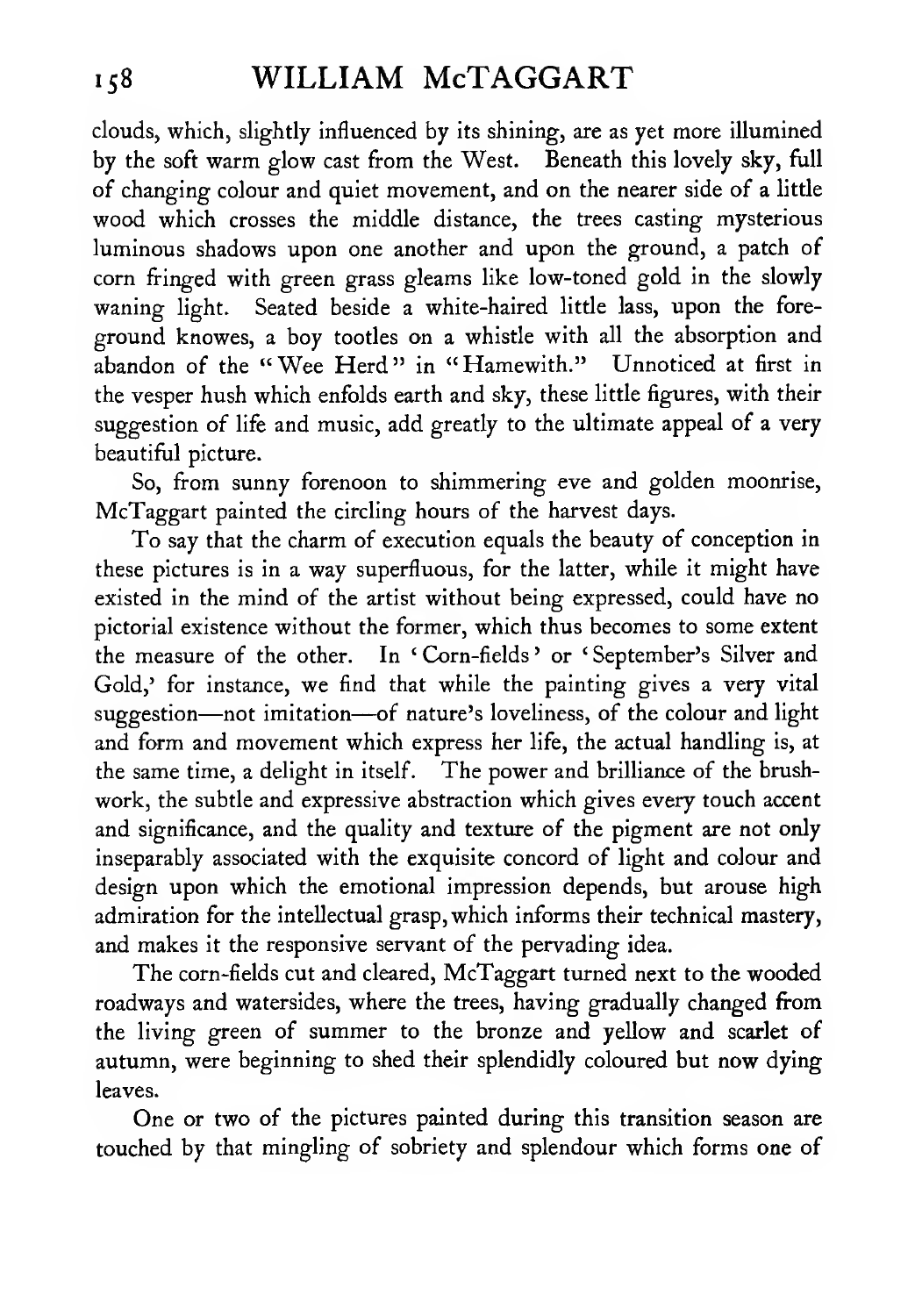

GOLDEN AUTUMN, IOTHIAN BURN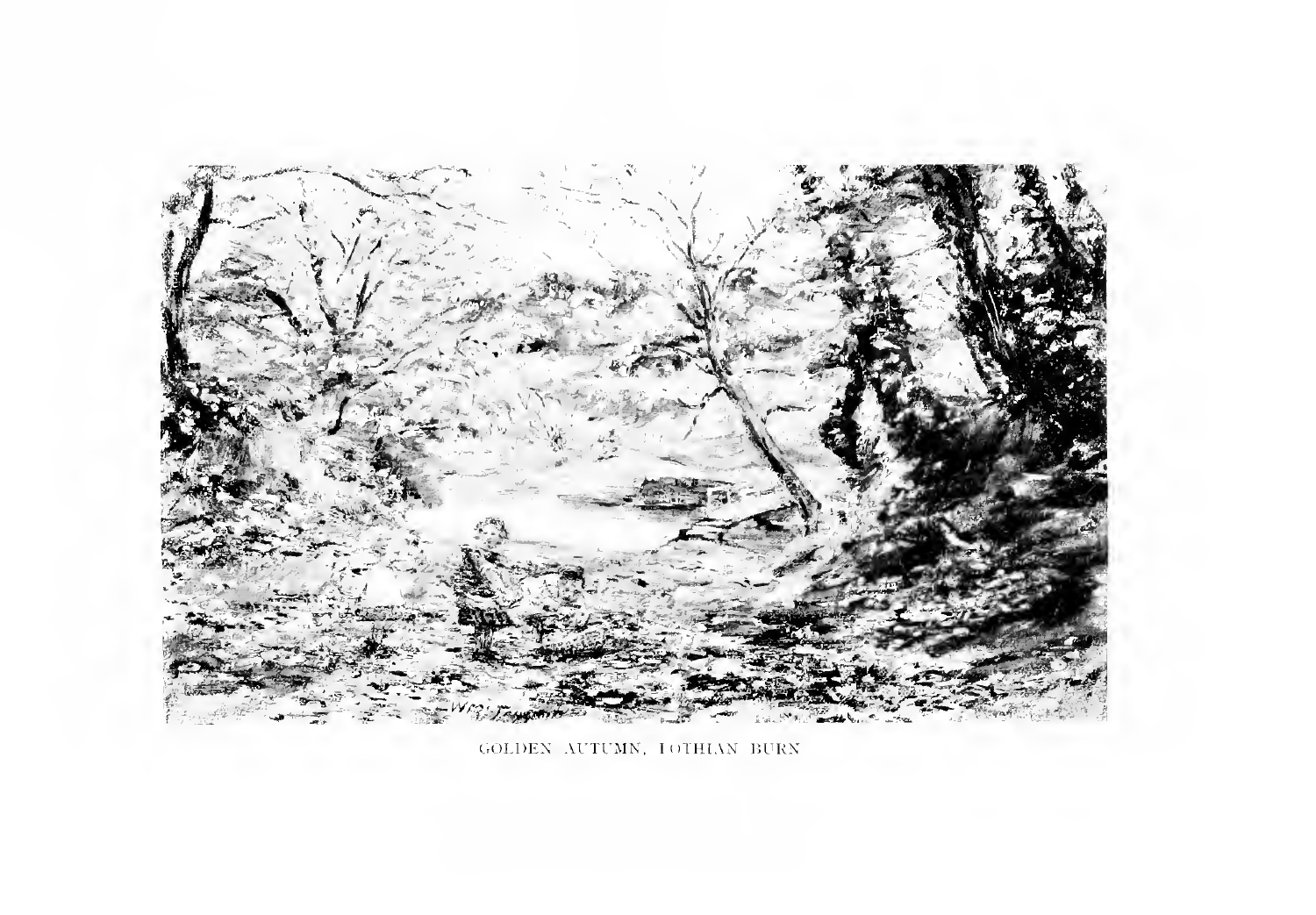the most characteristic aspects of nature, when its forces, having again accomplished their annual travail of blossoming and attaining maturity, are gently slipping towards that semblance of decay which preludes the revivifying sleep of winter. Deeper in tone and colour than was usual in his work, this is the mood of 'Rosslyn Castle' (1895). The deep dell, above which the sombre castle walls rise in the middle distance, is brooded over by a richly toned and cloudy sky, and the still bushy trees, which fringe and almost hide the dark foam-flecked stream, flowing in the bottom, mingle touches of flaming yellow and hectic red with their green bronze and brown sobriety. But the presence of children, clustered about one of their number, who has just landed a trout from the burn, redeems the sentiment of the whole from this strain of melancholy, and indeed turns the picture into a paean of life ever renewed.

Usually, however, the spirit of his autumn pictures is more frankly joyous. In things like 'The Linn, Rosslyn Glen' (1895) or ' Kevoch Mill<sup>'</sup> (1895) and 'Holiday Weather, Hawthornden' (1890) or 'Golden Autumn, Lothianburn' (1896) it is indeed almost wholly so. Extraordinarily vivid in effect, the first shows a stream, in which boys are fishing, racing, with gleeful gurgle and joyous leap, below a rough rocky bank towards the narrow jaws of the linn, where, seen through the gap, a pool lies deep and quiet in the shadow of autumn tinted trees. The 'Holiday Weather' has the same scene and, apart from the figures, much the same composition as the big ' Hawthornden ' previously described. But now, instead of early summer, with its fresh greenery and soaring birds, autumn, with its opulent colour and gently falling leaves, dominates the pictorial motive. Even the clothes of the merry sun-browned country children romping in the foreground seem to have taken on richer hues. Flooded in mellow sunlight, glowing in colour through which a thread of gold is woven, and with a finely balanced and closely knit design, to which the action and colouring of the figures and the dance of the dying leaves, fluttering in the warm still air like great bronze butterflies on wing, give a clearly marked rhythmic motion, 'Holiday Weather' is a very beautiful and poetic conception very charmingly expressed. Simpler in design and less animated in action, the larger ' Blythe October' (1892) is more brilliant in lighting and no less lovely in colour. Silhouetted in yellow and orange against the warm cloud flecked blue,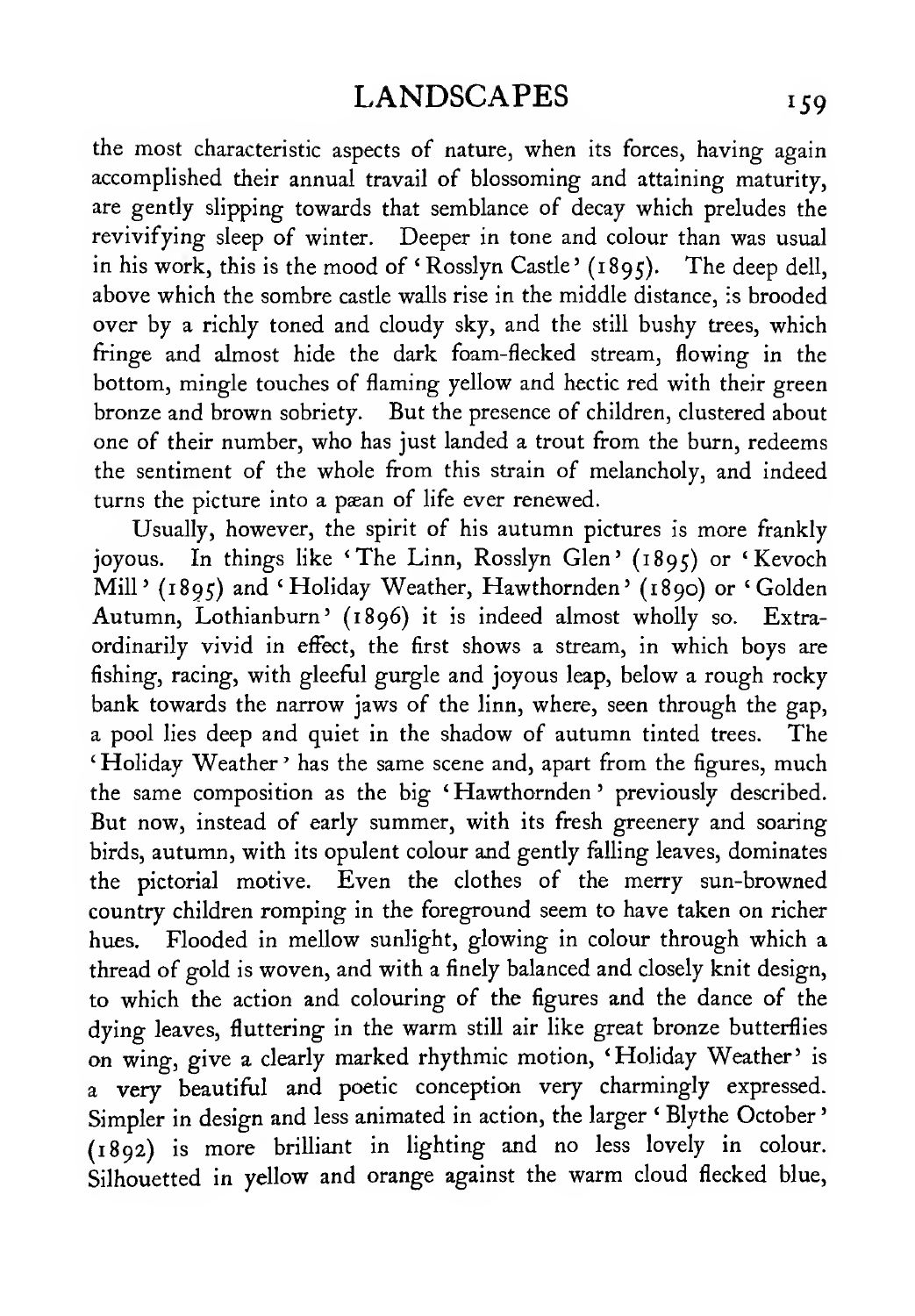# i6o WILLIAM McTAGGART

the graceful form of a tall birch tree rises from a shrubbery beyond the foreground lawn, where a girl clad in white lies playing with two younger children. The swaying leaves, kissed by the sun and shimmering softly in the breeze, which drifts them earthwards like a rain of gold, are shot with glittering gleams, and through their filmy tresses, carrying blue through the yellow and enriching the already brilliant intensity of the colour harmony wrought by the big contrasting masses, the sun-suffused sky peeps here and there.

Painted at the very end of October, 'The Farm Yard' (1904) is perhaps the latest of his autumnal pieces ; but, although less opulent in colour than those painted earlier in the season, it is as striking as any in the vividness with which the illusion of bright sunshine is produced. Bronze here rather than gold or crimson and coming dark against the light, the thinning foliage of the big plane trees, in whose shelter the steading nestles, casts sharp flickering shadows upon the sun-baked ground, where the fallen leaves lie in drifted wreaths. A harmony in clear ivory-toned light and mellow russets and brown, and a wonderful piece of imaginative impressionism, it may be said to symbolise those triumphing sunny hours, which, coming now and then in the late autumn, are so beautiful that one almost forgets that summer is over and winter nearly come.

#### WINTER

While McTaggart loved all seasons of the year and enjoyed all kinds of weather, he seldom painted out-of-doors in the winter. A fall of snow was a special joy, however, and often, when it was accompanied by a fine atmospheric effect, he had a canvas out and painted a picture in the garden or on the knowes near the studio door. Painting light and atmosphere and the inviolate sea as he did, it is not surprising that his rendering of the unsullied snow is also marked by peculiar vividness and beauty. Yet, characteristically, he never painted it as a weary waste or gave expression to that sense of dreary silence and baffling aloofness which a big snowstorm spreads over the open country. Nearly always there is in his pictures either the gaiety of laughing children sporting in the snow, or the feeling of cosiness which comes from the close touch of human habitations.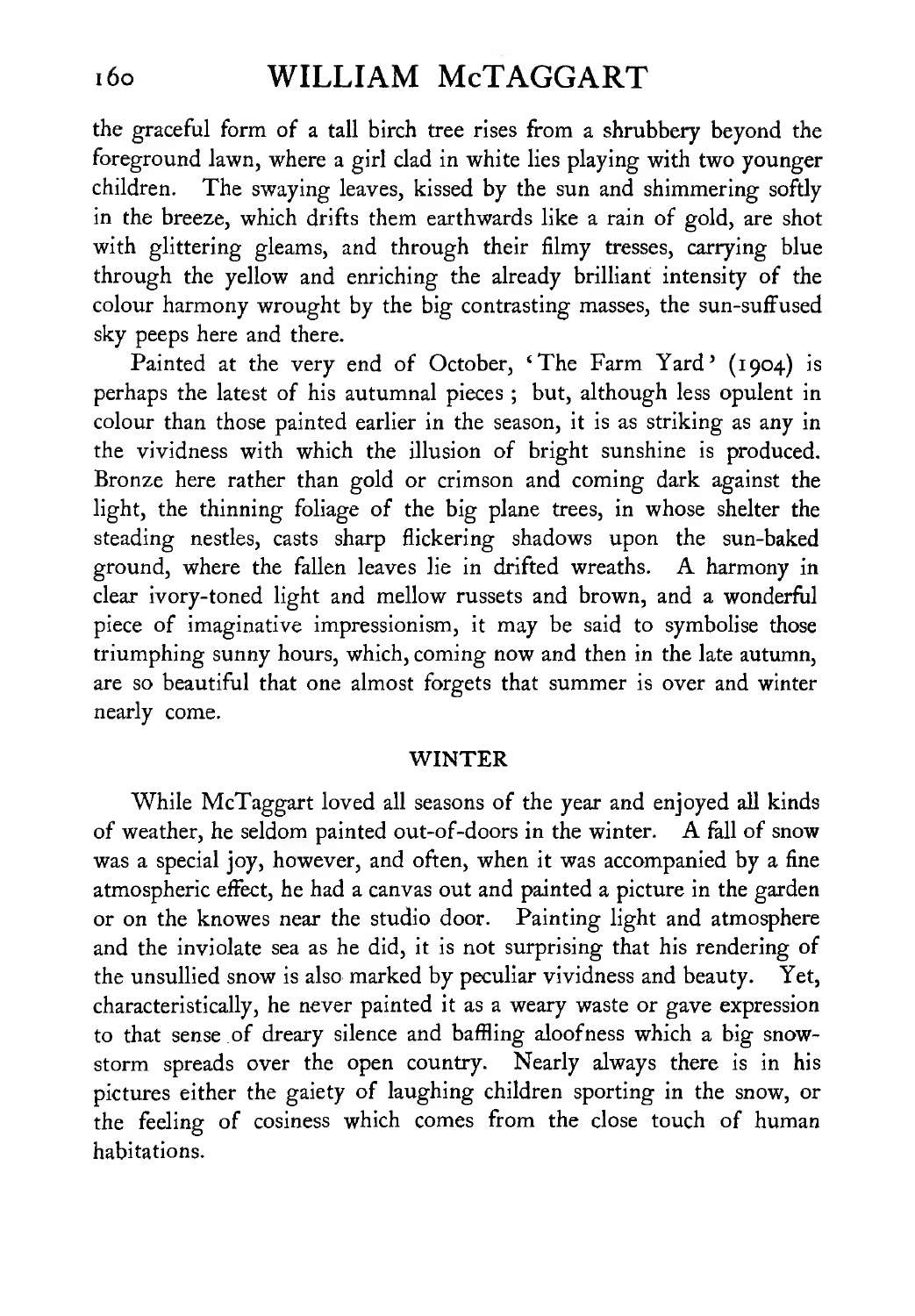

APRIL SNOW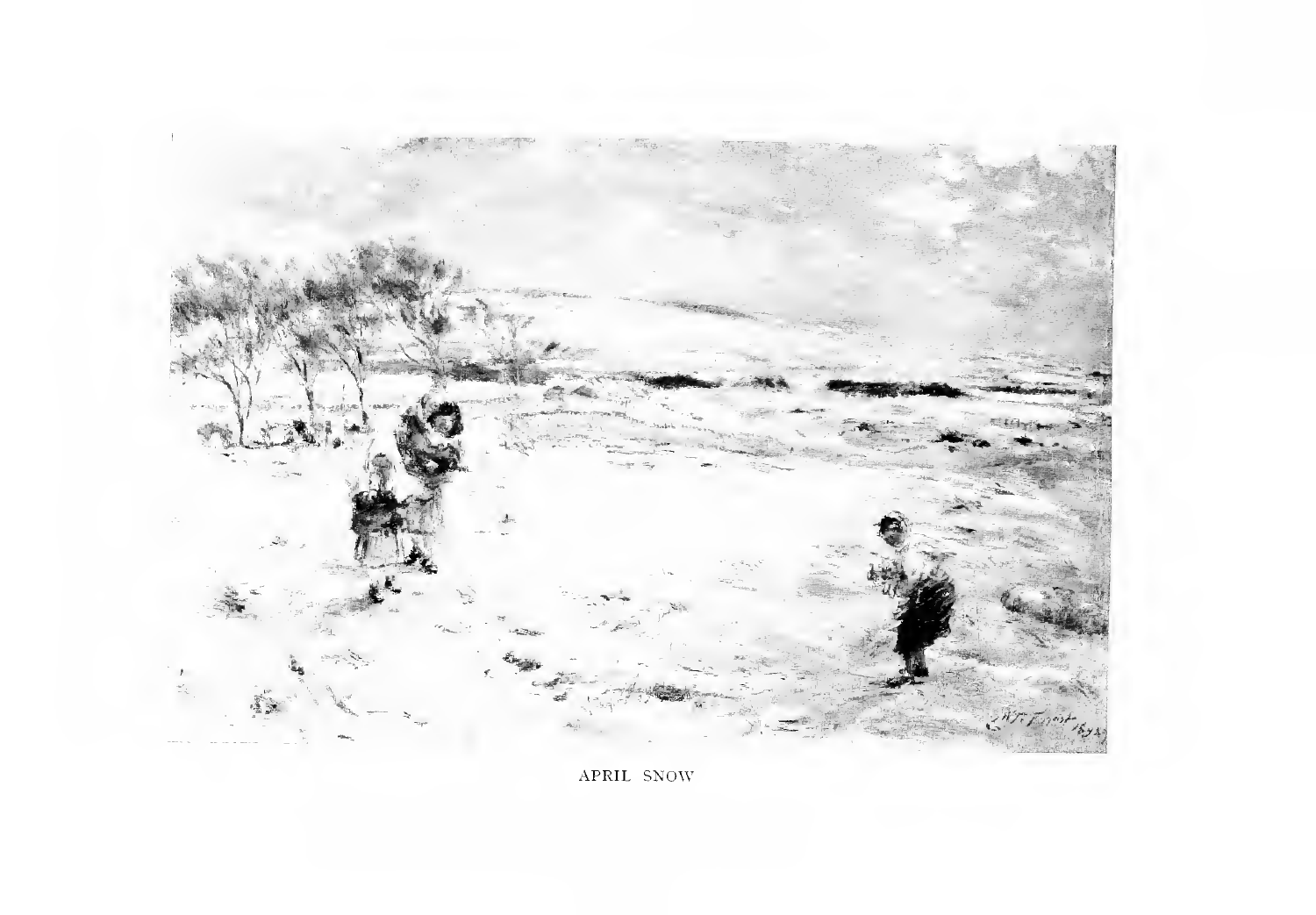Probably the only one without either of these qualifying elements is 'Winter Sunrise, the Garden' (c. 1894). Snow has fallen during the night, and the white shrouded lawn and the encrusted evergreens beside it lie in luminous semi-darkness under a sunrise sky, against whose saffrons and reds, glowing with a richness and depth unknown to summer dawns, the branches of a tall birch-tree etch themselves clearly in velvety purple and rich brown. Very suggestive of the stillness of a fine winter morning, and hinting its sharp chilliness, there is yet in this picture a curious sense of comfort and well-being which, while it may have originated in the fact that it was painted from the artist's dining-room window, must lie pictorially in the design and in the fullness of tone and richness of colour with which it is suffused. Contrasting with this garden dawn, in which the mood is that of nature, hushed and expectant, mutely awaiting the advent of <sup>a</sup> new day, the 'Winter Sunrise' (1894), which was first seen in the special 1901 exhibition, combines the merriment of warmly clad children, setting a bird trap, with the tingling shining beauty of morning sunshine over snow. Still low on the horizon, the broad sun glistens in a windless sky, streaked with filmy mists from which the sunrise radiance has not yet quite faded, and casts cheerful gleams across a wide snowy landscape in whose white mantle reflections of fleeting primrose and pink blend with tints of the most delicate blue caught from above.

In 'Christmas Day' (1898) the mood again changes. The sun is higher and shines more brightly ; the air, touched with the sharpness of a keen frost, is clearer and more brilliant; the spirits of the sportive children are gayer and their actions more exultant and animated. To look at this picture is to experience a quickening of the pulse and a tingling in the blood. Its magical clarity of colour and sparkling radiance of lighting exhilarate like champagne. The light from the faintly haloed forenoon sun, falling athwart the scene, brings the church steeple and the houses of a village sharply against a gleaming sky of pale luminous gold shot with flickering touches of delicate turquoise, and, throwing glistening and transparent purple-blue shadows from the nearer belt of brown hedgerow and thin leafless trees, shines across the glittering foreground of snowy field and frozen pool. Echoing the sky and flashing in the sunshine, the snow is transmuted by subtly woven passages of gold and blue and rosy grey into a quivering melody of pale gleaming colour based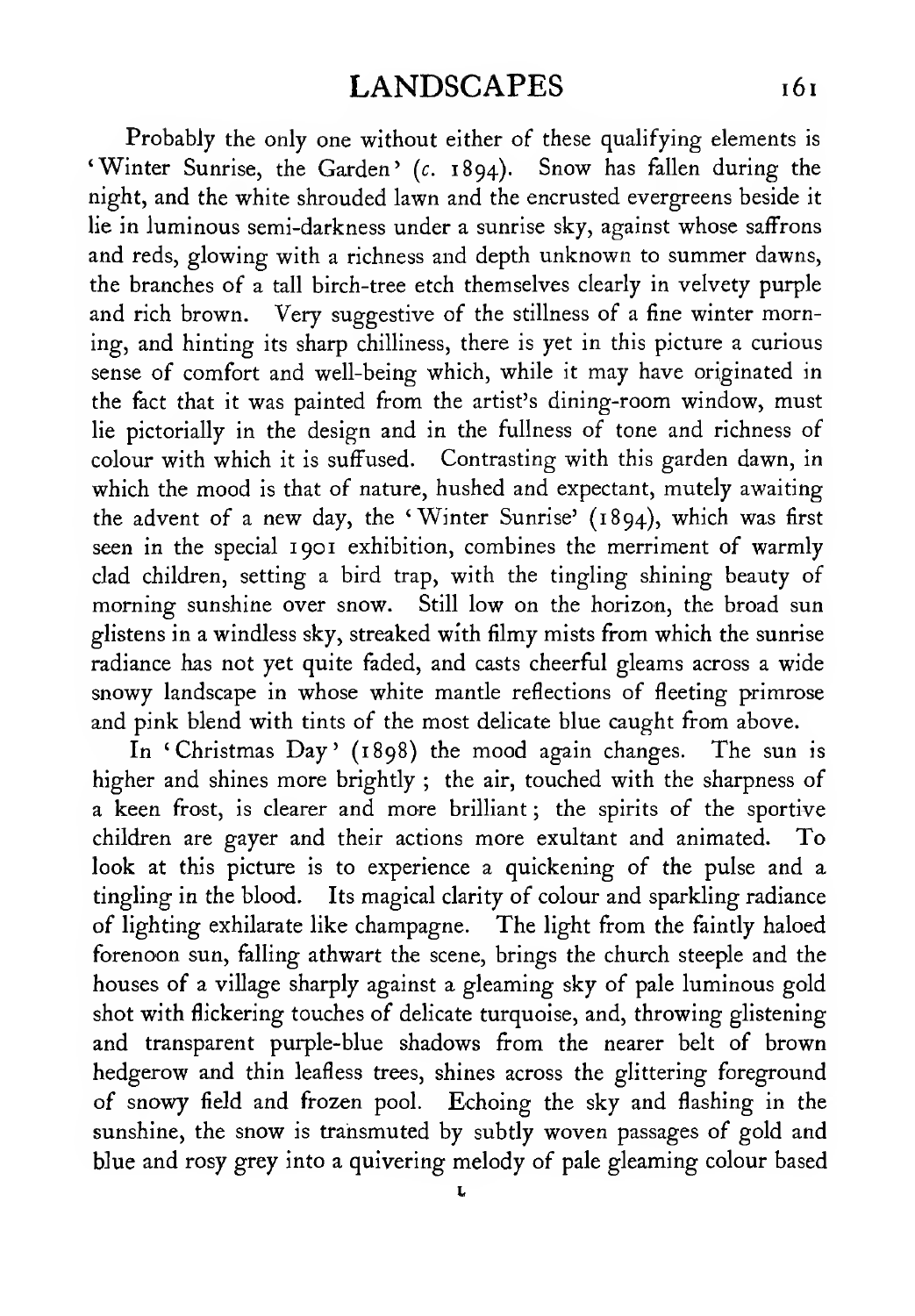on white, and against this the roguish faces of the children, sliding on the ice or battling with one another amongst the crisp powdery snow, come delightfully as warmer notes in the colour scheme, and as chords of happy human sentiment in the emotional whole. One of McTaggart's most triumphant renderings of sunlight, 'Christmas Day' is also in colour one of his most exquisite works. Less radiant, though scarcely less bright, and silvern rather than golden in its scheme, 'Winter, Broomieknowe' is another exquisite record of the fairy-like loveliness of new fallen snow. Dark by its own excess of brightness (as happens when one looks straight at the sun itself for a moment), the flaming orb seems darker than the dazzling rays amid which it floats in a sky which, filmy white and fair 'clear blue high up, turns to a glistening ivory grey as it declines towards the snow-spattered cluster of tree sheltered cottages lying in the middle distance beyond the stretch of modulated white and silver grey which fills the foreground.

Perhaps, however, the most beautiful of all his snow-clad landscapes was one painted just when winter was again passing into spring. Unlike the majority of those already described, 'April Snow' (c. 1892) does not show the sun itself, but only its softly veiled shining. Canopied by a calm fair heaven of sheeny silver cloud, through whose silken texture the blue peeps delicately, the landscape lies quiet and still beneath the snowy coverlet, which enfolds and softens its forms and, mingling hints of silver and grey and blue with its unsullied whiteness, blends earth and sky, in a high pitched harmony of tender colour and exquisite light. The strip of trees, which fringes the foreground pasture, coloured in twig and branch by the ascending sap of returning life, and the golden-brown thatch, which shows along the eaves and at the gables of the snow-clad cottages in the middle distance, bring in softly rippling notes of warmer tone, and these again pass into more strongly struck chords in the passages of pure colour which, enlivening the foreground figures, form a foil and an enrichment to their delicate surroundings. The children, however, serve another purpose also. Delightful in themselves and as notes in the ensemble, their interest in the lambs, shivering in the unwonted cold, emphasises the impression already wrought by the colour that here winter is seated for but <sup>a</sup> transient moment in the lap of spring.

Notable for the power with which the strangely vivid or wonderfully